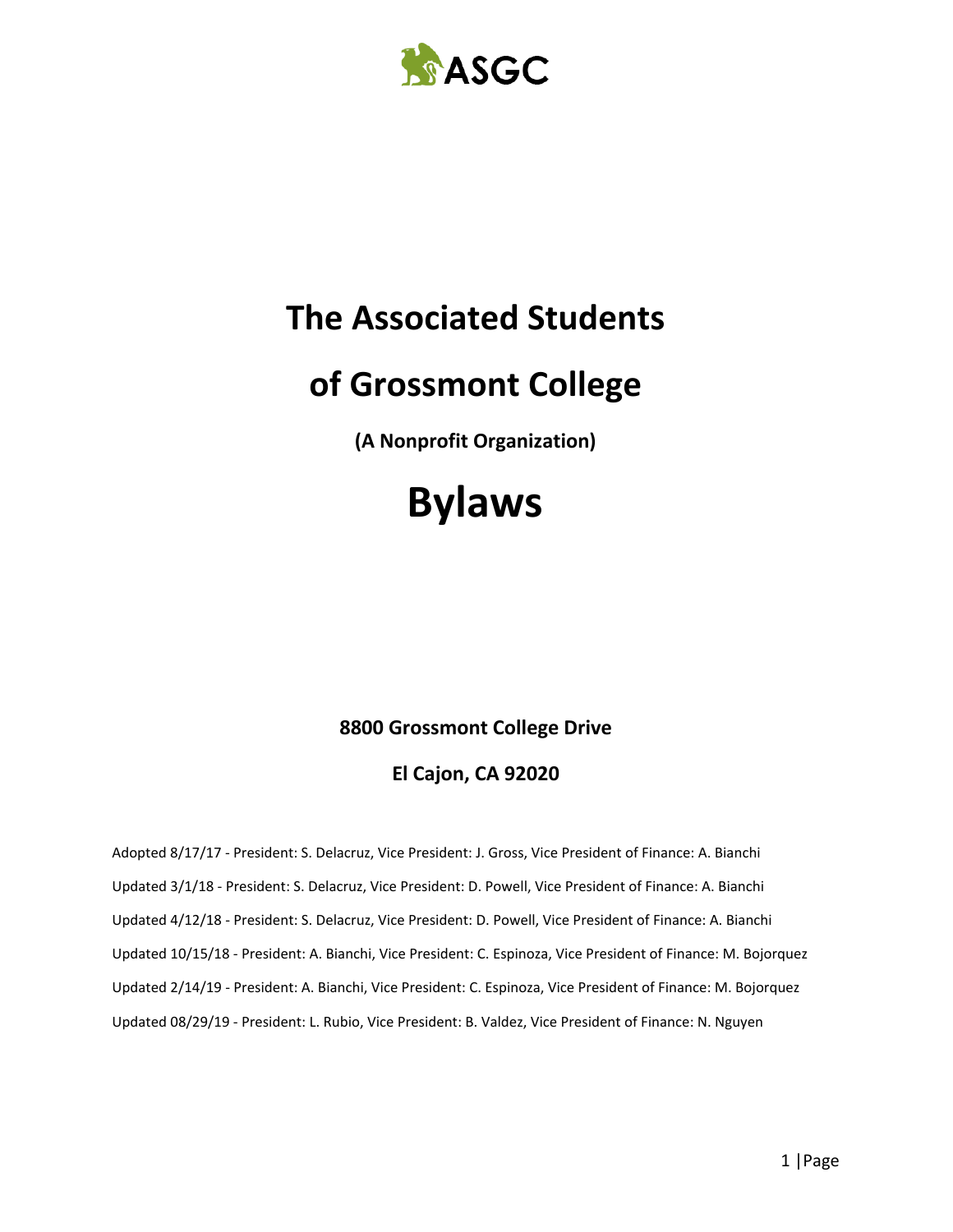

## **BYLAWS OF THE ASSOCIATED STUDENTS OF GROSSMONT COLLEGE**

#### **ARTICLE I. TITLE OF ORGANIZATION AND FRAMEWORK**

#### **SECTION A. Purpose**

These bylaws contain the operating procedures and rules of the ASGC. Their purpose shall be:

- 1. To serve as the procedures and regulations for all members of the ASGC.
- 2. They serve as the official interpretation of the *ASGC Constitution*.

#### **ARTICLE II. MEMBERSHIP & ELIGIBILITY**

#### **SECTION A. Members**

#### President's Responsibilities

a. Stay informed of national, state, regional and local legislation which may be of concern to students.

b. Communicate college policies and mission to ASGC members.

c. Work with the Board to establish, plan, and implement ASGC goals for each semester.

d. Chair and determine the manner in which all Board meetings are conducted and ensure compliance with recognized parliamentary procedures.

e. Attend, and be on time, for all regular and special meetings of the Board.

f. Appoint membership to all ASGC committees, off-campus conference representatives, and student representatives on institutional committees.

- g. Oversee all ASGC committees in the absence of the designated chair.
- h. Chair the ASGC Constitution Review Committee.
- i. Meet with the ASGC Advisor at least once (1) a week.
- j. Meet with the following once (1) a month.
	- i. Executive Board
	- ii. ASGC Directors
	- iii. Student Trustee
	- iv. Grossmont College President
- k. Meet with the GCCCD Chancellor as necessary.
- l. Collaborate with Academic and Classified Senate leadership as necessary.
- m. Serve as an authorized signer on ASGC financial accounts.

n. Delegate any other responsibilities to Executive Officers, Directors, Board of Directors, Volunteers and ASGC Ambassadors.

o. In conjunction with the ASGC Executive Vice President, facilitate the smooth transition of outgoing and incoming officers, including expectations, goals and duties.

p. Board Discipline In coordination with the Director of Student Legislation.

q. The President must work a minimum of ten (10) hours a week on behalf of the Associated Students of Grossmont College.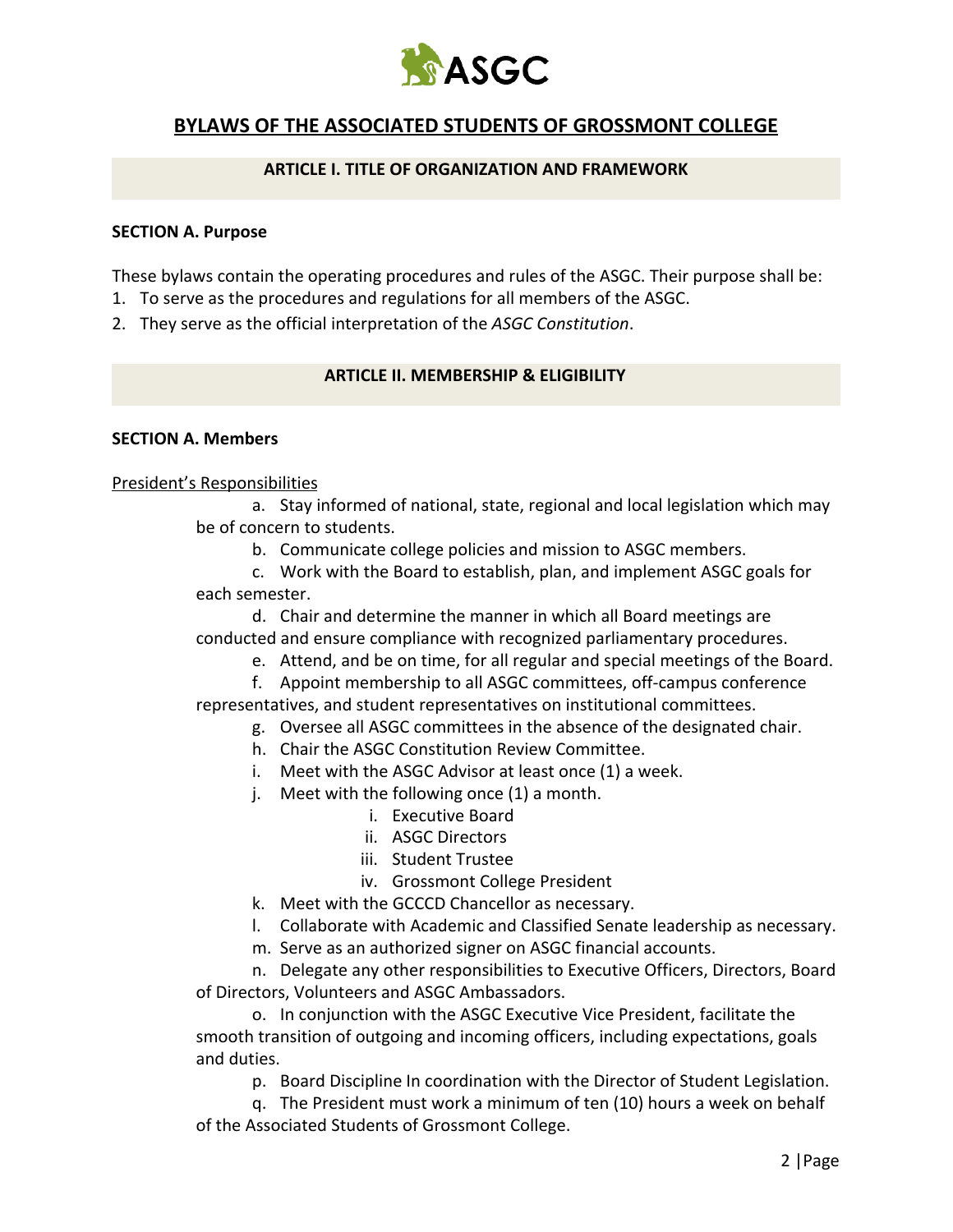

#### Executive Vice-President's Responsibilities

- a. Assume the duties and responsibilities of the President in their absence.
- b. Serve as an authorized signer on ASGC financial accounts when the president is absent.
- c. Attend, and be on time for all regular and special meetings of the Board.
- d. Chair the Inter-Club Council.
- e. Prepare, in collaboration with the Inter-Club Council Board and members, an agenda for all regular and special Inter-Club Council meetings.
- f. Facilitate the preparation for all Inter-Club Council meetings, including room reservations, copies, technology requests, etc.
- g. Chair the Student Organization Constitution Review Committee.
- h. In collaboration with the Director of Board Affairs, facilitate office orientation and required trainings for new members.
- i. Serve as a liaison between all registered student organizations and the Board.
- j. Serve as a member of at least one (1) standing participatory governance committee.
- k. Meet with Advisor, ASGC President and Executive Board at least once (1) a month.
- l. The Executive Vice President must work a minimum of eight (8) hours a week on behalf of the Associated Students of Grossmont College.
- m. In conjunction with the ASGC President, facilitate the smooth transition of outgoing and incoming officers, including expectations, goals and duties.

#### Vice-President of Finance's Responsibilities

- a. Provide general supervision of all ASGC fiscal matters in cooperation with the Advisor.
- b. Attend, and be on time for all regular and special meetings of the Board.
- c. Provide liaison between the ASGC and all entities relative to fiscal matters.
- d. Identify any additional financial risks facing the organization and recommend appropriate action.
- e. Review, update and provide the Board budget reports on a quarterly basis (3 months).
- f. Chair ASGC finance meetings.
- g. Oversee the ASGC grant process.
- h. Present an annual proposed budget for the next fiscal year by April 15<sup>th</sup> of the current term.
- i. Meet with Advisor, ASGC President and Executive Board at least once (1) a month.
- j. Serve as a member of at least one (1) standing participatory governance committee.
- k. The Vice President of Finance must work a minimum of eight (8) hours a week on behalf of the Associated Students of Grossmont College.
- l. Serve as an authorized signer on ASGC financial accounts.

Director of Board Affairs' Responsibilities

- a. Prepare, in collaboration with ASGC members, an agenda for all regular and special Board meetings.
- b. Facilitate the preparation for all Board meetings, including room reservations, copies, technology requests, etc.
- c. Capture and prepare ASGC minutes for Board meetings by the next Board meeting.
- d. Keep agendas and minutes in hard copy in the office.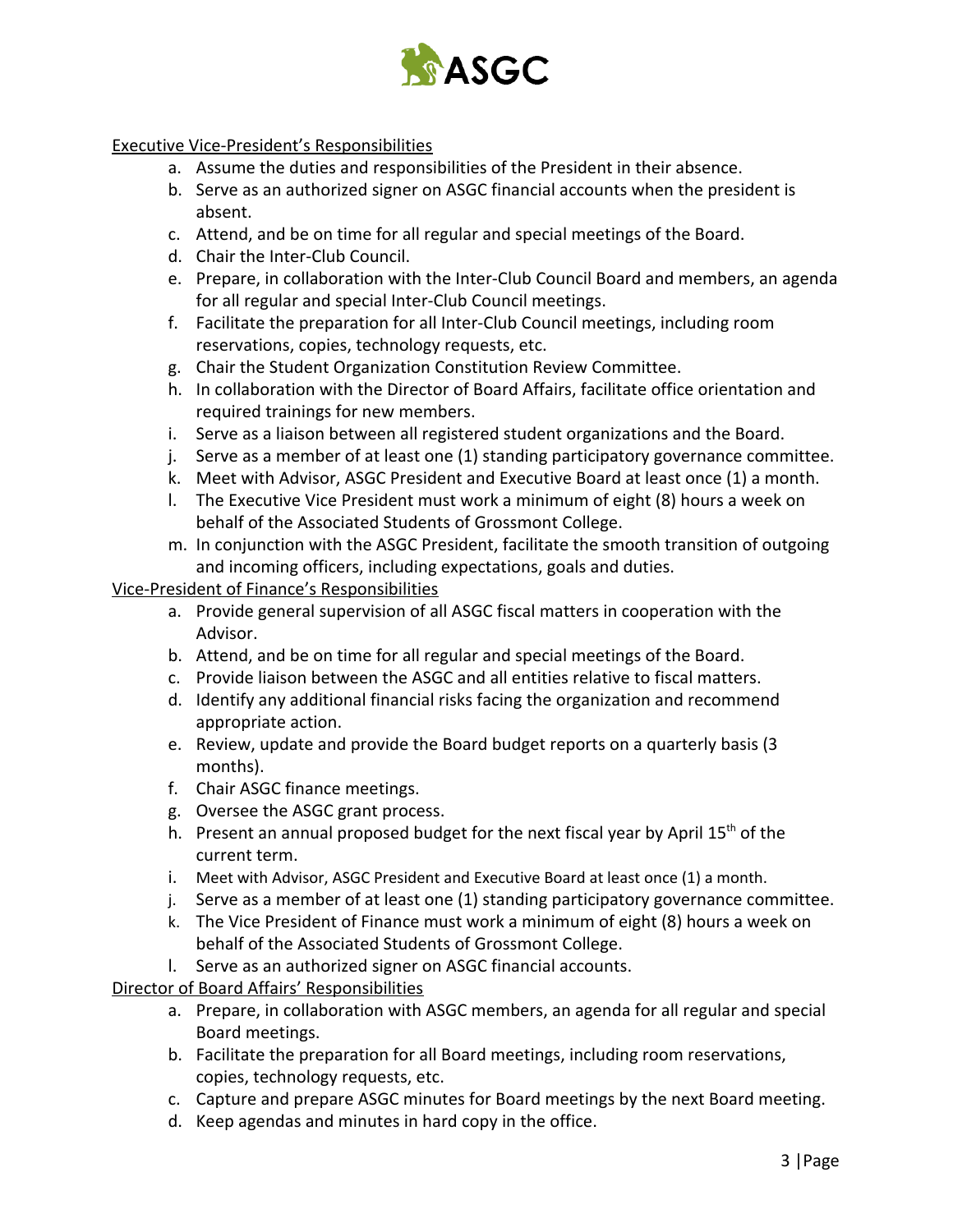

- e. Develop and provide an attendance report of all ASGC members to the Board once (1) a month.
- f. Maintain an active roster of the Board.
- g. Attend, and be on time, for all regular and special meetings of the Board.
- h. In collaboration with the Executive Vice President, facilitate office orientation and required trainings for new members.
- i. Meet with the ASGC President at least once (1) a month.
- j. Serve as a member of at least one (1) standing participatory governance committee.
- k. Serve a minimum of six (6) hours per week on behalf of the Associated Students of Grossmont College, with four (4) hours minimum in the Associated Students of Grossmont College Office, and up to two (2) hours to serve weekly hours on a standing participatory governance committee.

Director of Student Legislation's Responsibilities

- a. Research national, state, regional and local legislation which may be of concern to students and educate students regarding said issues, including providing presentations and documentation.
- b. Chair the ASGC Bylaw Committee.
- c. Attend, and be on time, for all regular and special meetings of the Board.
- d. Develop and implement a student advocacy plan for the academic year.
- e. Serve as a regional, state and/or national representative for Grossmont College.
- f. Serve as Parliamentarian to all meetings of the Student Board.
- g. Provide instruction on parliamentary procedure.
- h. Meet with the ASGC President at least once (1) a month.
- i. Serve as a member of at least one (1) standing participatory governance committee.
- j. Board Discipline In coordination with the ASGC President.
- k. Serve a minimum of six (6) hours per week on behalf of the Associated Students of Grossmont College, with four (4) hours minimum in the Associated Students of Grossmont College Office, and up to two (2) hours to serve weekly hours on a standing participatory governance committee.

#### Director of Campus Activities' Responsibilities

- a. Attend, and be on time, for all regular and special meetings of the Board.
- b. Chair the Campus Activities Committee.
- c. Chair the Annual Awards Committee.
- d. Develop and implement a campus activity plan for the academic year.
- e. Coordinate all ASGC activities.
- f. Meet with the ASGC President at least once (1) a month.
- g. Serve as a member of at least one (1) standing participatory governance committee.
- h. Serve a minimum of six (6) hours per week on behalf of the Associated Students of Grossmont College, with four (4) hours minimum in the Associated Students of Grossmont College Office, and up to two (2) hours to serve weekly hours on a standing participatory governance committee.

Director of Publicity's Responsibilities

- a. Create, implement and evaluate the ASGC marketing plan as needed.
- b. Coordinate publicity of all ASGC sponsored activities.
- c. Attend, and be on time, for all regular and special meetings of the Board.
- d. Assist ASGC members with publicity and promotion of ASGC sponsored activities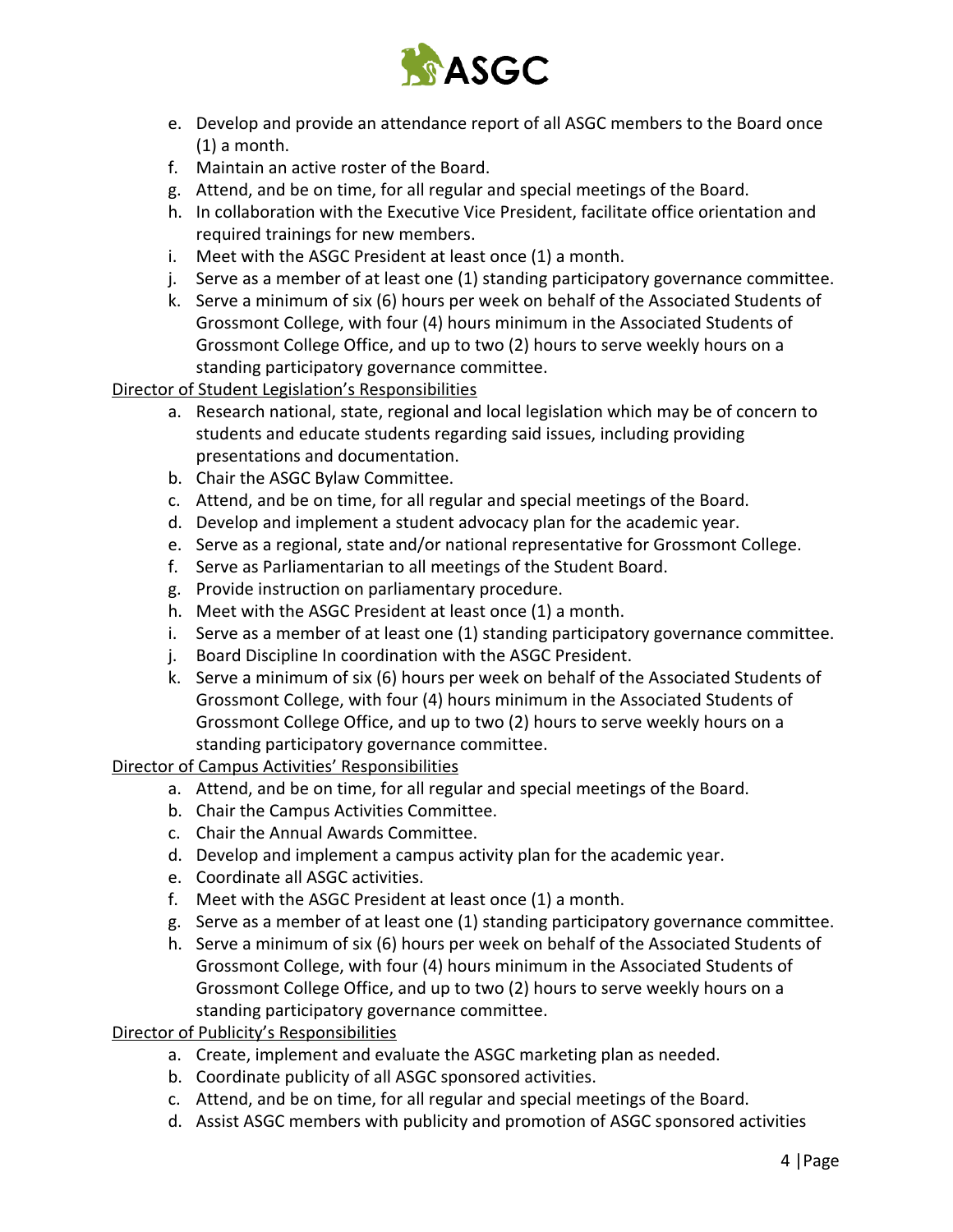

through the use of flyers, electronic screens, posters, banners, etc.

- e. Create, maintain and update ASGC brochures and flyers.
- f. Solicit partnerships, serve as a liaison to local business, and work with the GCCCD Foundation to strengthen and maintain the ASGC Benefit Card privileges.
- g. Chair the Publicity Committee.
- h. Supervise and maintain the ASGC poster making supplies and room.
- i. Chair the Benefits Package Committee.
- j. Meet with the ASGC President at least once (1) a month.
- k. Serve as a member of at least one (1) standing participatory governance committee.
- l. Oversee ASGC Mascot, refer to ARTICLE VIII in ASGC Bylaws.
- m. Serve a minimum of six (6) hours per week on behalf of the Associated Students of Grossmont College, with four (4) hours minimum in the Associated Students of Grossmont College Office, and up to two (2) hours to serve weekly hours on a standing participatory governance committee.

#### Director of Website Development's Responsibilities

- a. Supervise, regularly update and maintain the ASGC website.
- b. Supervise and maintain ASGC.ORG email accounts.
- c. Attend, and be on time, for all regular and special meetings of the Board.
- d. Maintain liaison with website hosting provider.
- e. In coordination with the Director of Student Outreach, update the ASGC website with events, activities and work of the Board.
- f. Meet with the ASGC President at least once (1) a month.
- g. Serve as a member of at least one (1) standing participatory governance committee.
- h. Serve a minimum of six (6) hours per week on behalf of the Associated Students of Grossmont College, with four (4) hours minimum in the Associated Students of Grossmont College Office, and up to two (2) hours to serve weekly hours on a standing participatory governance committee.

#### Board of Directors' Responsibilities

- a. The Board of Directors shall consist of one person, representing the interests of every one thousand (1,000) students officially enrolled as of the most recent census week prior to the ASGC election and one (1) additional member of any remaining number of students over five-hundred (500).
- b. Stay informed of national, state, regional and local legislation which may be of concern to students.
- c. Maintain, revise, and comply with the ASGC Constitution, Bylaws and Policies.
- d. Attend, and be on time, for all regular and special meetings of the Board.
- e. In collaboration with the ASGC President, establish, plan, and implement ASGC goals for each semester.
- f. Establish and implement programs which support the basic objectives and policies of the ASGC.
- g. Approve all ASGC financial transactions.
- h. Attend at least two (2) District Governing Board meetings within the term of office, one (1) per semester.
- i. Serve as a member of at least one (1) standing or ad hoc ASGC committee.
- j. Serve as a member of at least two (2) standing participatory governance committees.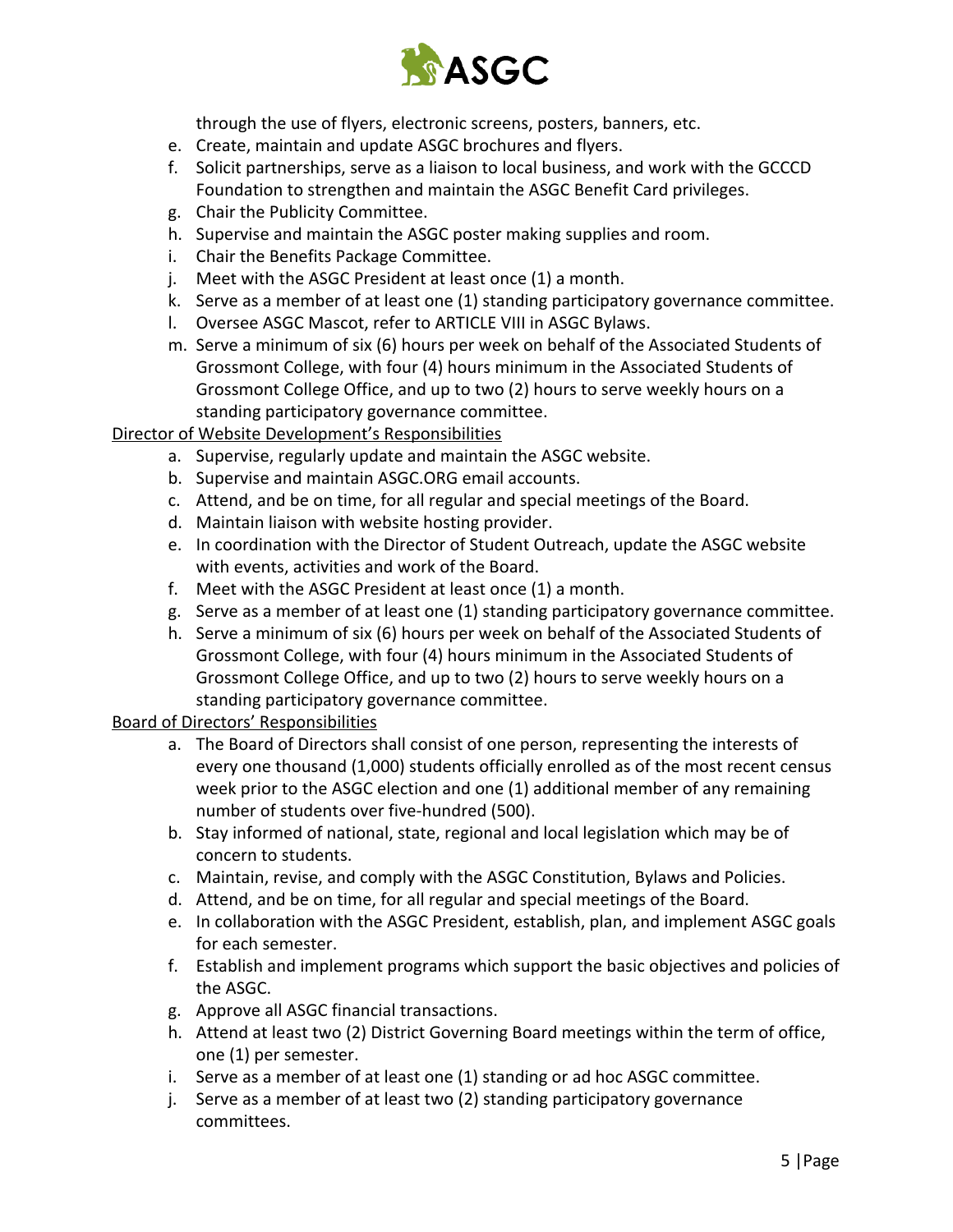

k. Serve a minimum of six (6) hours per week on behalf of the Associated Students of Grossmont College, with four (4) hours minimum in the Associated Students of Grossmont College Office, and up to two (2) hours to serve weekly hours on a standing participatory governance committee.

#### ASGC Volunteer's Responsibilities

- a. Serve at least (3) hours a week in the ASGC office.
- b. Help out with benefit sticker items.
- c. Assist Board Members and Directors when needed.
- d. Help keep the office clean.
- e. Help answer the phone when needed.
- f. Complete the ASGC Volunteer training.
- g. Attend ASGC professional development as needed or as determined by leadership.
- h. If appointed and if available the volunteer can serve as an ASGC Ambassador when needed.

#### ASGC Ambassador's Responsibilities

- a. All responsibilities of the ASGC Volunteer section.
- b. Meet with the ASGC President once (1) a month.
- c. Attend committees appointed to by the ASGC President and ASGC Advisor as a proxy or representative when needed.
- d. If the ASGC Ambassador is serving as aproxy, they shall prepare accordingly.
- e. Attend the ASGC Board Meetings to deliver a report of the committee(s) that were attended.
- f. If the ASGC Ambassador is unable to attend the Board of Directors meeting, they shall deliver a written report about what the committee covered in each meeting attended to the ASGC President.

#### **SECTION B. OFFICE USAGE**

- 1. It shall be the Bylaw of ASGC that all computers and desks within the confines of the ASGC office will operate under the following:
	- a. Only members of the student Board, current employees of ASGC and volunteers shall have access to computers.
	- b. One desk shall be assigned to the following personnel and is not to be shared unless agreed upon by the director or executive and board member:
	- Student Trustee
	- Director of Student Legislation
	- Director of Activities
	- Director of Board Affairs
	- Director of Publicity/ Director of Student Outreach
	- Director of Website Development
- 2. All desk holders will be required to sign a desk contract. The desk contract can be found on page 24 of the ASGC bylaws.
- 3. Offices will be assigned to the following personnel:
	- i. President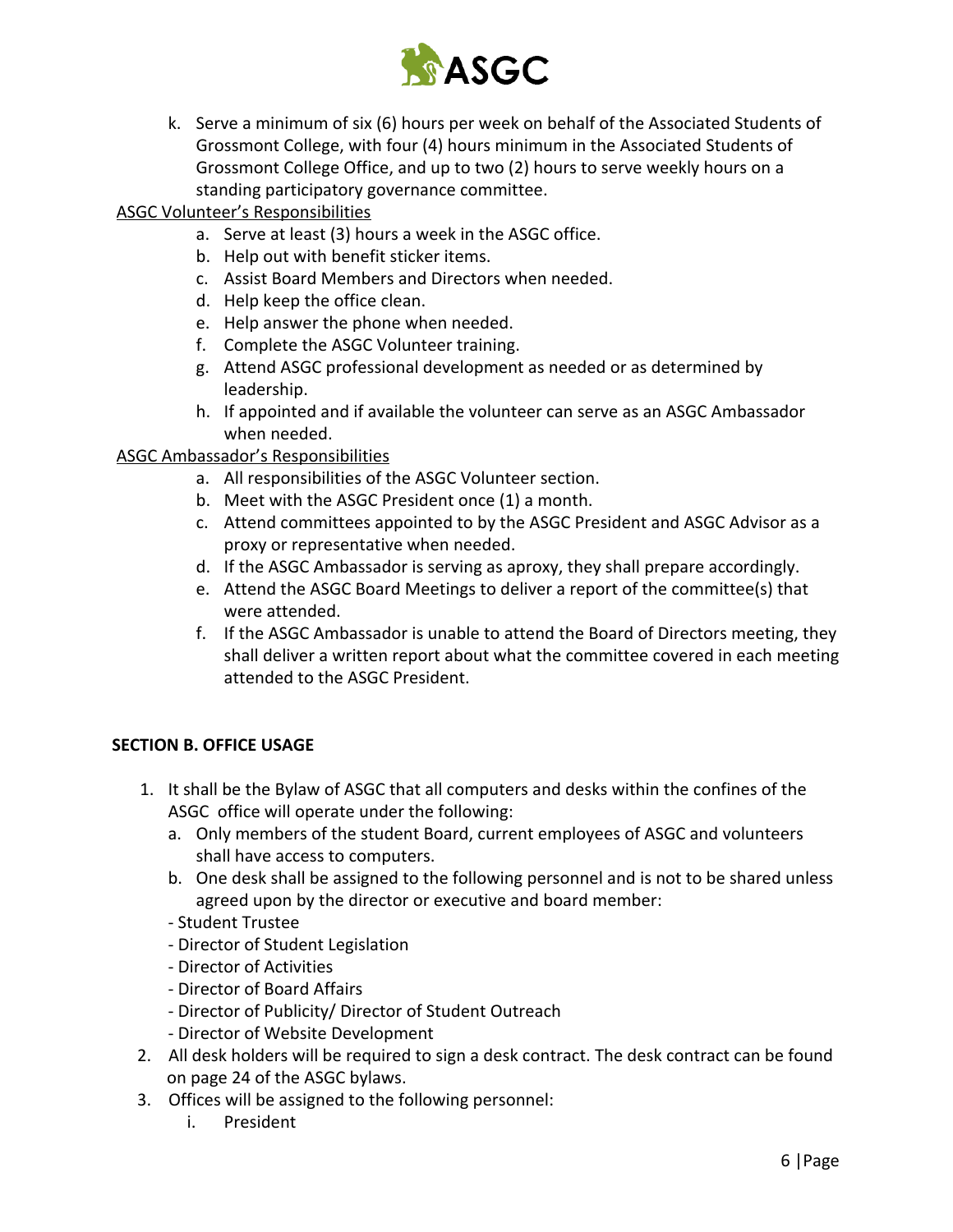

- ii. Executive Vice President
- iii. Vice President of Finance

 4. All office holders will be required to sign an office contract. This contract can be found on

page 26 of the ASGC Bylaws.

#### **SECTION C. PHONE AND EQUIPMENT USE**

Office desks, computers, telephones, and equipment are provided for use by ASGC Board Members, employees, and volunteers in pursuit of ASGC business. Any other use must be approved by ASGC President and/or Advisor. Official club members are allowed to use the ASGC phones for business only.

Abuse of this privilege will result in denial of phone privileges. Students may use phones for emergencies and any GCCCD extension.

#### **SECTION D. USE OF ASGC PROPERTY**

Selected ASGC property shall be available for use by chartered campus clubs. No charge for use of such property shall be made. Charges shall be levied for all supplies related to damage of such equipment. The ASGC requires instruction/supervision of said equipment by a member of the student Board.

#### **SECTION E. ATTENDANCE**

- 1. Members of the Board shall attend, and be on time, for all regular and special meetings of the Board and be subject to disciplinary action upon the accumulation - or the equivalency of - three unexcused absences during a fall or spring semester.
- 2. The definition of absences, tardies and early departures shall be defined as follows:
	- a. Absences shall be defined as being present for less than seventy-five percent (75%) of any meeting or activity. If notification is given to the Director of Board Affairs three hours prior to a meeting or activity, the absence is excused; otherwise, the absence is unexcused.
	- b. Unexcused tardies or early departures shall be defined as being absent for up to twenty-five percent (25%) of any meeting or activity. Three (3) unexcused tardies/early departures equal one (1) unexcused absence.
- 3. Upon two (2) unexcused absences, the Executive Vice President shall issue a warning letter to the officer.
- 4. If there is any circumstance that a board member wishes to be considered for an absence excuse, they must email the Board of Directors with in two weeks after the absence occurs.
- 5. A maximum of seven (7) absences may be excused for the current academic year.
	- a. If a member is appointed to the board of directors at any time during the spring semester, a maximum of three (3) absences may be excused.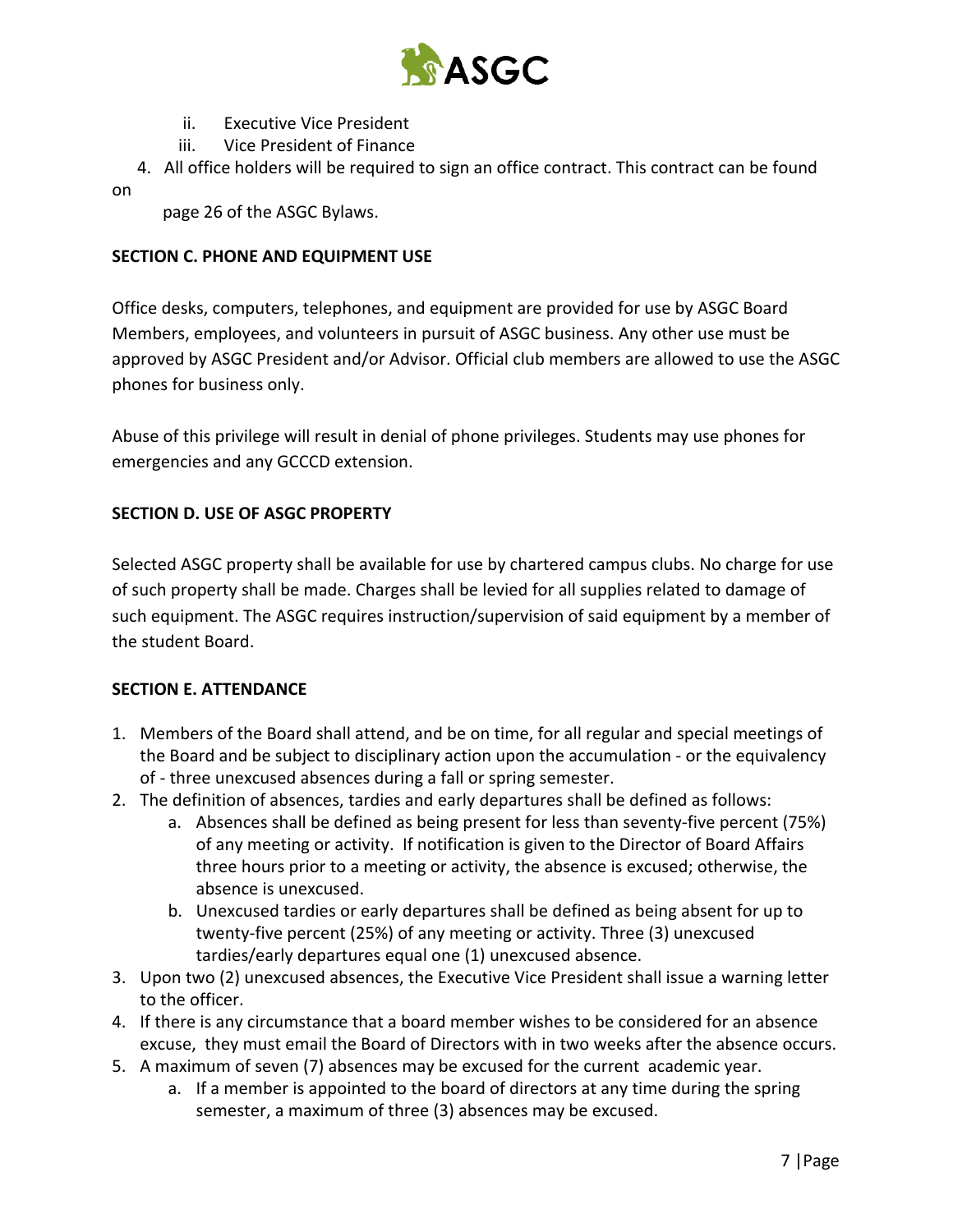

- 6. Once an officer has accumulated three (3) unexcused absences, the Executive Vice President shall issue a warning letter directing the officer to appear before the Board to provide an explanation for the excessive absences. The Board shall determine whether the reasons for the absences are acceptable or unacceptable. The Board will then do the following:
	- a. If the Board believes the reasons are valid, the Board will give advice to the officer to help them make meetings and activities.
	- b. If the Board determines the reasons are not valid, the Board shall recommend a course of action, up to and including impeachment.
- 7. Upon four (4) unexcused absences, the Executive Vice President shall issue a third warning letter to the officer. The following will then happen:
	- a. The officer will be directed to appear before the Board and will be given an opportunity to explain their unexcused absences.
	- b. After the officer has had an opportunity to make a presentation to the Board, the Board shall vote to determine if the officer shall be impeached.
	- c. Failure to appear at a mutually agreed time and place shall result in an automatic vote for impeachment unless an acceptable reason is given in advance.
- 8. Five (5) unexcused absences accumulated in a single semester shall result in an automatic vote for impeachment.

#### **SECTION F. TERMS OF SERVICE**

#### Comprehensive Office Training:

A training shall be scheduled between the ASGC Vice President, ASGC Board Members, and Executives for proper office training. The training shall be scheduled within the first three weeks of being seated to the board. If a training is not scheduled within the above stated time, one (1) unexcused absence will be given. Exclusions apply to newly elected positions for the start of the Fall semester.

#### Office Hours:

For office hours, please refer to Article II. Membership & Responsibility, Section A. Members. If any member of the Board of Directors is unable to fulfill their scheduled office hours for any given reason, it will be the Board Member responsibility to have that time period covered during their absence, and clearly communicate the absence with an ASGC Executive and Advisor. As stated in Article II. Membership & Responsibility, Section A. Members, President, Director of Student Legislation, Director of Campus Activities, Director of Publicity, and Director of Student Outreach can serve hours on behalf of the ASGC. "On Behalf" is defined as the total required hours divided by 2 and subtract 1. This final number of hours can be served on behalf of the ASGC outside of the office. However a different amount can be agreed upon by the board of directors with a simple majority vote.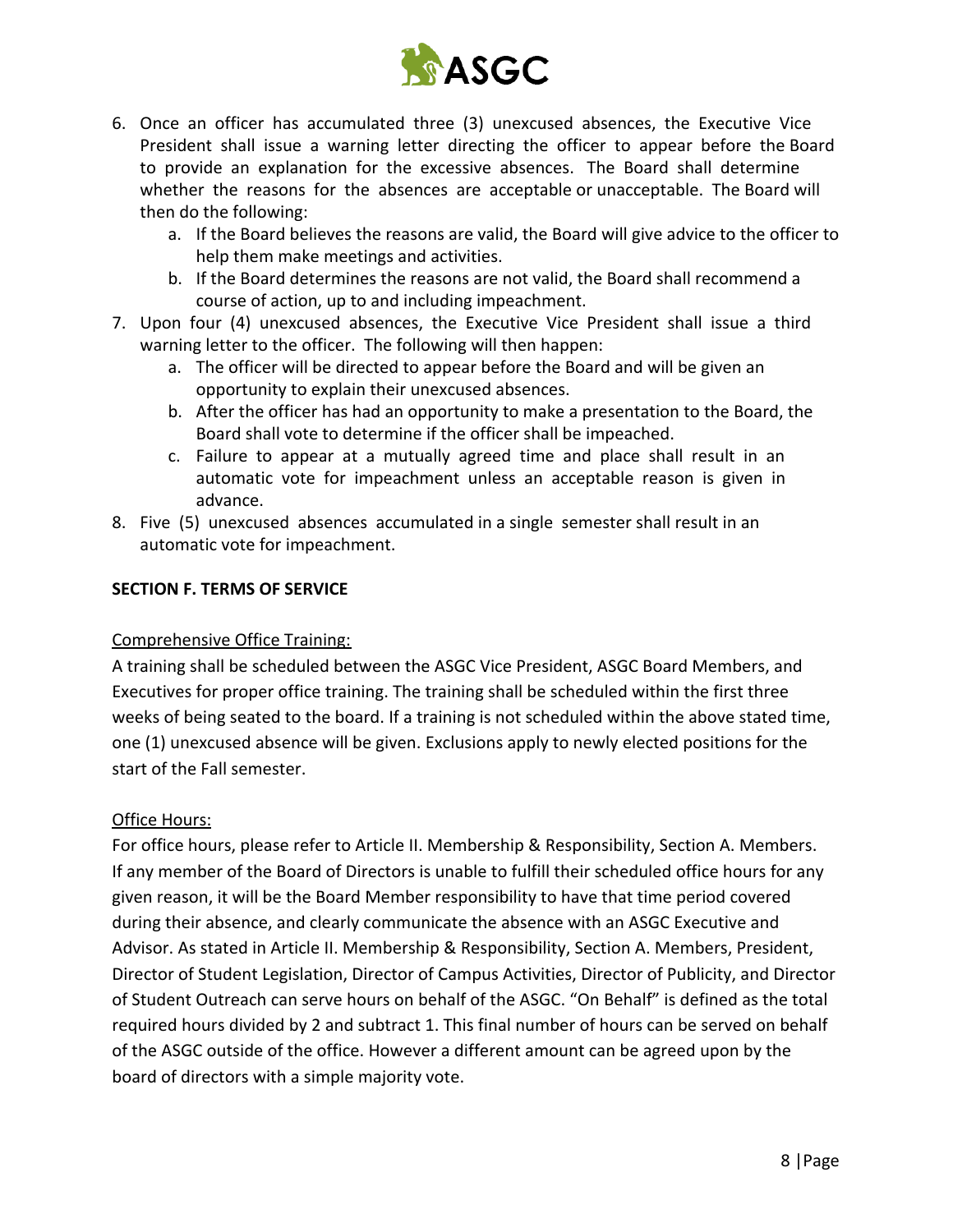

#### Committees:

Each Board Member and Executive Officer shall serve on campus or district wide committees. The number of committees each Board Member and Executive Officer shall serve will be determined by the ASGC Advisor and ASGC President. The ASGC President may appoint a Board Member, Executive Officer and if needed ASGC Ambassador to a committee that will accommodate the Member's schedule. Failure to attend the meetings of the assigned committee may result in the removal from the Board of Directors of the ASGC.

#### Governing Board Attendance:

All ASGC Board Members and Executive Officers will be required to attend one (1) Governing Board meeting per fall and spring semesters and report content of the Governing Board meeting to the ASGC Board prior to the next Governing Board meeting. This requirement must be completed prior to the last ASGC Board meeting of each semester. Under extenuating circumstances, if there is a conflict with meeting the requirement, an alternative option will be provided pending approval of the ASGC President and ASGC Advisor.

#### **SECTION G. COMMITTEES**

- 1. ASGC Constitution Review Committee, Chaired by President
- 2. Bylaw Committee, Chaired by the Director of Student Legislation
- 3. Student Organization Constitution Review Committee, Chaired by Vice President
- 4. Campus Activities Committee, Chaired by the Director of Student Activities
- 5. Annual Awards Committee, Chaired by the Director of Student Activities
- 6. Publicity Committee, Chaired by Director of Publicity
- 7. Benefits Package Committee, Chaired by Director of Publicity

#### **SECTION H. IMPEACHMENT**

- 1. It is the right of the ASGC Board of Directors to remove for cause an Executive member, any member of the Board of Directors, ASGC Volunteers and ASGC Ambassadors in the event of one or more of the following situations are to occur:
	- a. If the student is dismissed or no longer enrolled in Grossmont College.
	- b. If the student engages in conduct that is in violation of Federal, State, or local laws or ordinances.
	- c. If the student violates the GCCCD Student Code of Conduct.
	- d. Or, if the individual in question receives two (2) or more ASGC, Disciplinary Action Forms.
- 2. Students who are in violation of any of the above will go before the board to have the matter adjudicated and a decision rendered as to their future status as an ASGC Executive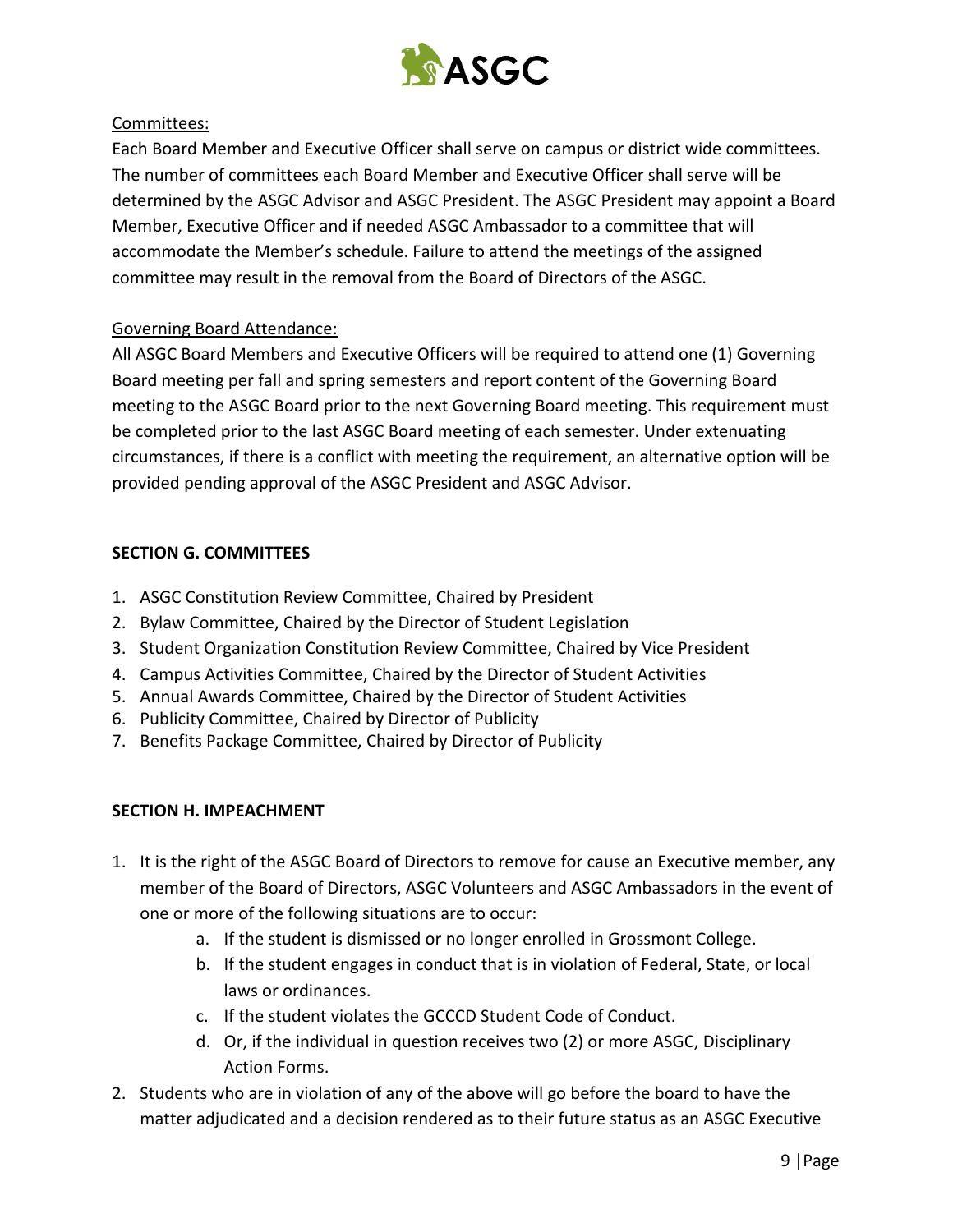

or Board Member. The member will be removed from office with a ⅔ vote by the ASGC Board.

- 3. Any student who receives three ASGC Disciplinary Action Forms will be automatically dismissed from being an ASGC Executive, Board Member, Director, ASGC Volunteer or ASGC Ambassador.
- 4. Any student who has fallen below the standards listed in Article II of the ASGC constitution, may be dismissed from being an ASGC Executive, Board Member, Director, ASGC Volunteer and ASGC Ambassador.
- 5. If an ASGC Volunteer and ASGC Ambassador fail to meet their responsibilities, it will be up to the ASGC President and ASGC Advisor to decide what actions should be taken.

#### **ARTICLE III. THE BOARD OF DIRECTORS**

#### **SECTION A. APPOINTMENTS**

- 1. Individuals will be appointed by the Board for any open officer position, with the exception of the President.
	- a. As vacancies arise, the President will advertise the vacancy to campus and allow at least five (days) for interested parties to complete an application to join the Board, if not already seated on the Board.
	- b. Completed applications will be submitted to the Advisor for verification of eligibility.
	- c. The President will invite applicants to a Board meeting no later than ten (10) working days after the application deadline.
	- d. Applicants will have the opportunity to provide support to their candidacy before the Board and the Board will be allowed to ask questions of each candidate.
	- e. The Board will provide a vote to select the candidate for appointment.
- 2. Vacancies of the office of the President shall be filled according to the ASGC Constitution (Article IV, Section 1)

#### **SECTION B. BUSINESS OPERATIONS AND RECORDS PROTOCOL**

#### Parliamentary Procedures – Use and Intent:

All ASGC regular and special meetings shall act under the Robert's Rules of Parliamentary Procedure.

#### Student Board Meeting and Agenda Items:

It is required to set aside a separate and permanent agenda item to be recognized for the Pledge of Allegiance as ITEM-B under PRELIMINARY ITEMS. If for any reason, any persons feel it necessary to refrain from saying the Pledge of Allegiance, it shall be their right.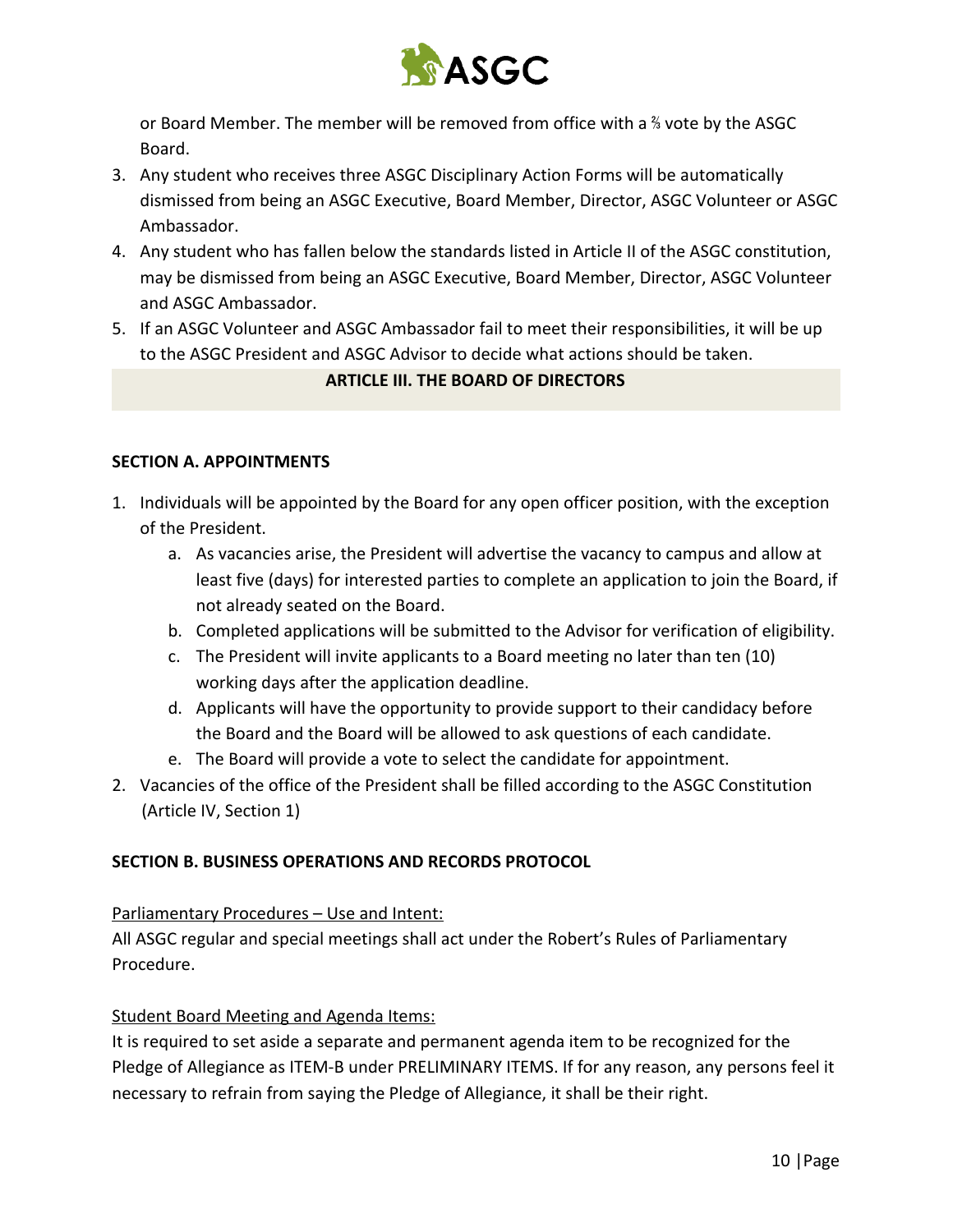

The ASGC will only consider agenda items which have been submitted in writing and/or email to the ASGC Director of Board Affairs or ASGC President eighty-four (84) hours prior to the next Student Board of Directors meeting.

#### Minutes and Agendas of Meetings:

Agendas of all regular meetings shall be available the board seventy-two (72) hours prior to the next regular meeting and twenty-four (24) hours prior to special meetings. Agendas shall include a brief summary of all business.

Draft minutes of all meetings shall be available to the Advisor, Board Members, Directors and Executive members of ASGC for examination prior to the next board meeting. The approved minutes will be available to the public on the ASGC website and uploaded by the Director of Website Development. Master copies shall under no circumstances leave the ASGC offices.

#### **ARTICLE IV. SEATING SUCCESSION AND RESIGNATIONS**

#### **SECTION A. VACANCIES/ SEATING**

- 1. The Executive Vice President shall assume office and stay in office if the office of the President is vacant for any reason. If the Executive Vice President does not want the position permanently, they may petition in writing to the Board a special election before any action is taken to fill the newly vacant Executive Vice President position.
- 2. Upon conclusion of the special election, the Executive Vice President may resume their position.

#### **SECTION B. SUCCESSIONS**

- 1. Successions for the position of President will be as follow:
	- a. Executive Vice President
	- b. Vice President of Finance
	- c. Director of Campus Activities
	- d. Director of Student Legislation
	- e. Director of Publicity
	- f. Director of Outreach
	- g. Director of Board Affairs
	- h. Director of Website Development
	- i. Board of Directors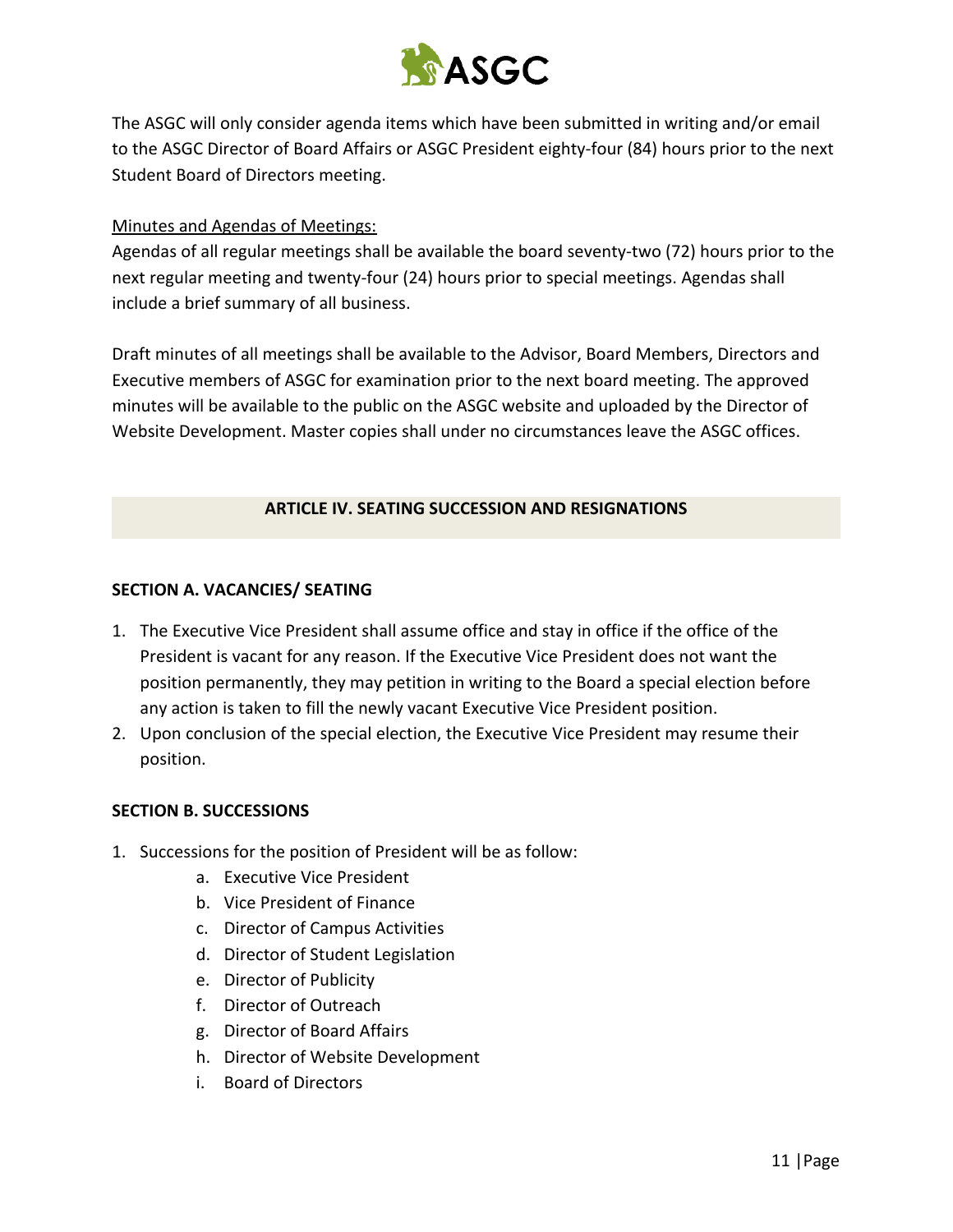

#### **SECTION C. RESIGNATIONS**

- 1. Per ASGC constitution, all resignations must be submitted to the President, Executive Vice President and Advisor. The ways in which a resignation may be submitted are the following:
	- a. at a public board meeting where minutes are being recorded,
	- b. via email
	- c. via a signed statement
- 2. All resignations are effective immediately.
- 3. All resignations shall be announced at the following ASGC Board meeting.
- 4. Such resignation shall not relieve the individual of any fiscal obligation to the ASGC.

#### **ARTICLE V. ELECTIONS**

#### **SECTION A. GENERAL STATEMENTS FOR THE ASGC ELECTIONS**

- 1. Candidates may run for up to 3 positions on the ballot for one election period.
- 2. All successful candidates will assume office not later that the day after commencement unless a different day has been mutually agreed upon by incumbent and incoming official and advisor has been notified.
- 3. Pursuant to *GCCCD Administrative Procedure 2015,* special elections shall be held as needed, upon the vacancy of the Student Trustee position.

#### **SECTION B. THE ELECTION COMMITTEE**

- 1. The Election Committee shall be composed of four students with one of the students as a non-voting chairperson. This Committee shall be appointed by the Dean of Student Affairs or designee, with the Dean of Student Affairs or designee as a non-voting, ex-officio member. An alternate shall be appointed and shall serve on the Election Committee should a vacancy occur. Current or past ASGC members are ineligible to serve on the committee.
- 2. It shall be the duty of the Election Committee to enforce the election and election publicity regulations, to keep a current list of violators of these regulations, and to record and impose penalties on these violators.
- 3. All election signs, handbills, and badges shall be subject to approval by the Election Committee which will authorize the removal of unapproved signs. **Refer to Grossmont College Posting Guidelines for posting policies.** Unapproved signs will not be destroyed but shall be taken to the Student Affairs office and held for 48 hours or two class days. The candidate or candidates whose signs are removed shall be notified within 24 hours by the Election Committee Chairperson. The candidates shall be given the option to either remove the sign or alter the sign to meet the approval of the Election Committee.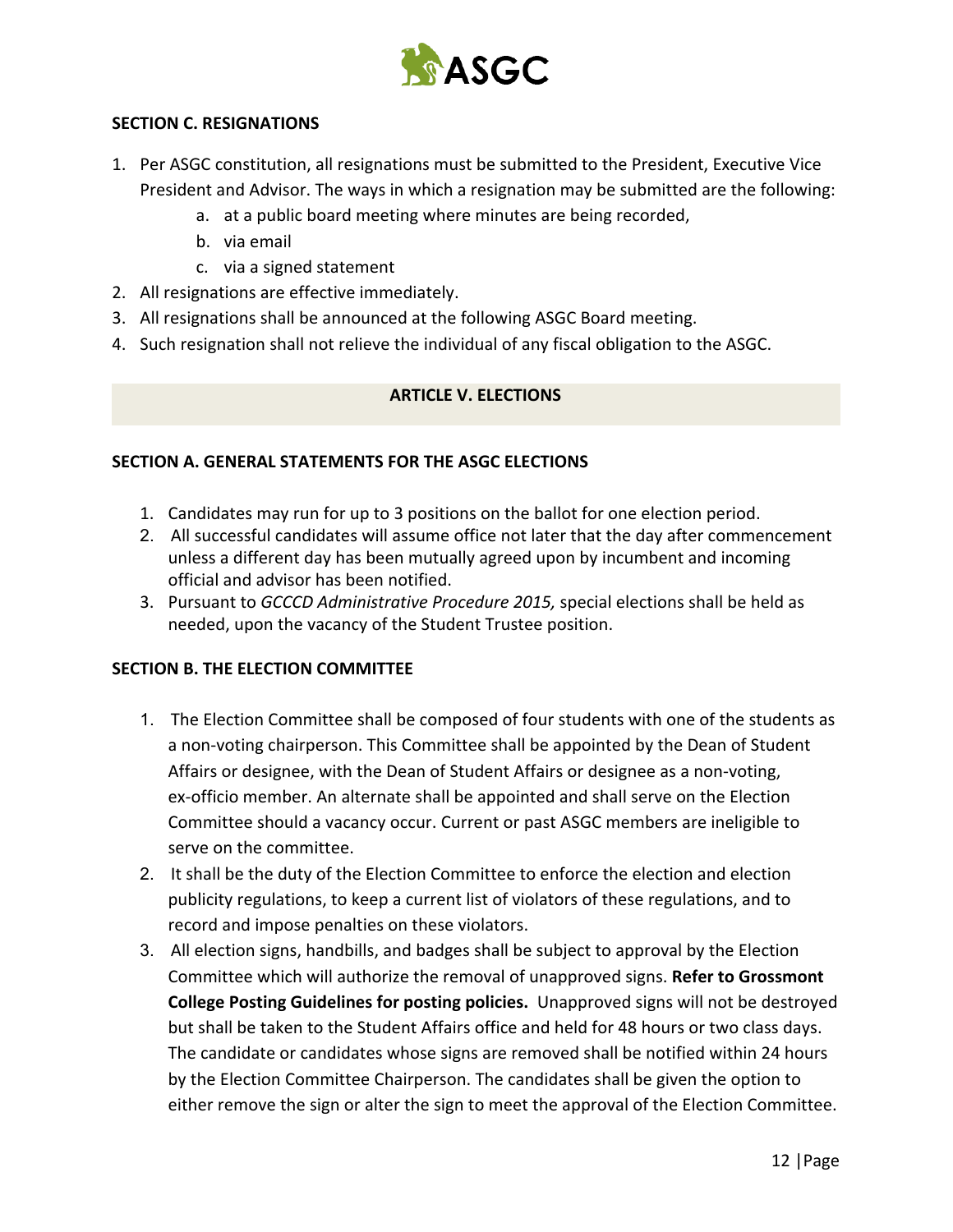

- 4. The Election Committee Chairperson shall maintain regularly scheduled office hours for at least one hour per day during the hours of 8:00AM to 5:00 PM in an announced room during the campaigning period.
- 5. All people on the Election Committee, including the Chairperson, are subject to removal for cause, from the Election Committee by the Dean of Student Affairs or designee.
- 6. Should a vacancy occur, the appointed alternate shall fill the vacant position. Should additional vacancies occur, the Dean of Student Affairs or designee may make additional appointments to fill the vacant positions if deemed necessary.
- 7. The Election Committee member shall convene no later than two weeks prior to the first date of ballot casting.
- 8. No Election Committee member, once approved by the Associate Dean of Student Affairs, may be a candidate in a general election while a member of the Committee.
- 9. If an Election Committee member becomes a candidate in any ASGC election, that person must resign their Election Committee position.
- 10. No person or persons who are members of the Election Committee or who are officials of the election shall publicly campaign for any candidate or candidates.

### **SECTION C. CANDIDATE ELIGIBILITY**

- 1. To become an eligible candidate for office, applicants must meet the minimum requirements to hold office as stated in the *ASGC Constitution* and the California Education Code.
- 2. Applicants must complete and submit a candidate application to the office of Student Affairs by the time specified by the Associate Dean of Student Affairs or designee.
- 3. The office of Student Affairs shall process all application to verify the candidate has met the criteria to run for office.
- 4. Candidates for President shall have completed one (1) full semester at Grossmont College with a minimum of six (6) units at Grossmont College, be seated on the Board before the third week of the spring semester, and serve on the Board up to the time of elections to be eligible to run for office unless such candidate for President are unavailable.
- 5. The maximum term of service to the ASGC by any Board Member/Executive Officer shall not exceed three (3) terms (six semesters) of office on the ASGC Board. Being sworn onto the Board at any time during the semester, counts as one full semester of service. No person may serve in the same executive position for more than 1 term (two semesters). If a person fills a vacant executive position during a term, that service shall not count towards their one term of service for that executive position.

#### **SECTION D. CANDIDATE FOR STUDENT TRUSTEE**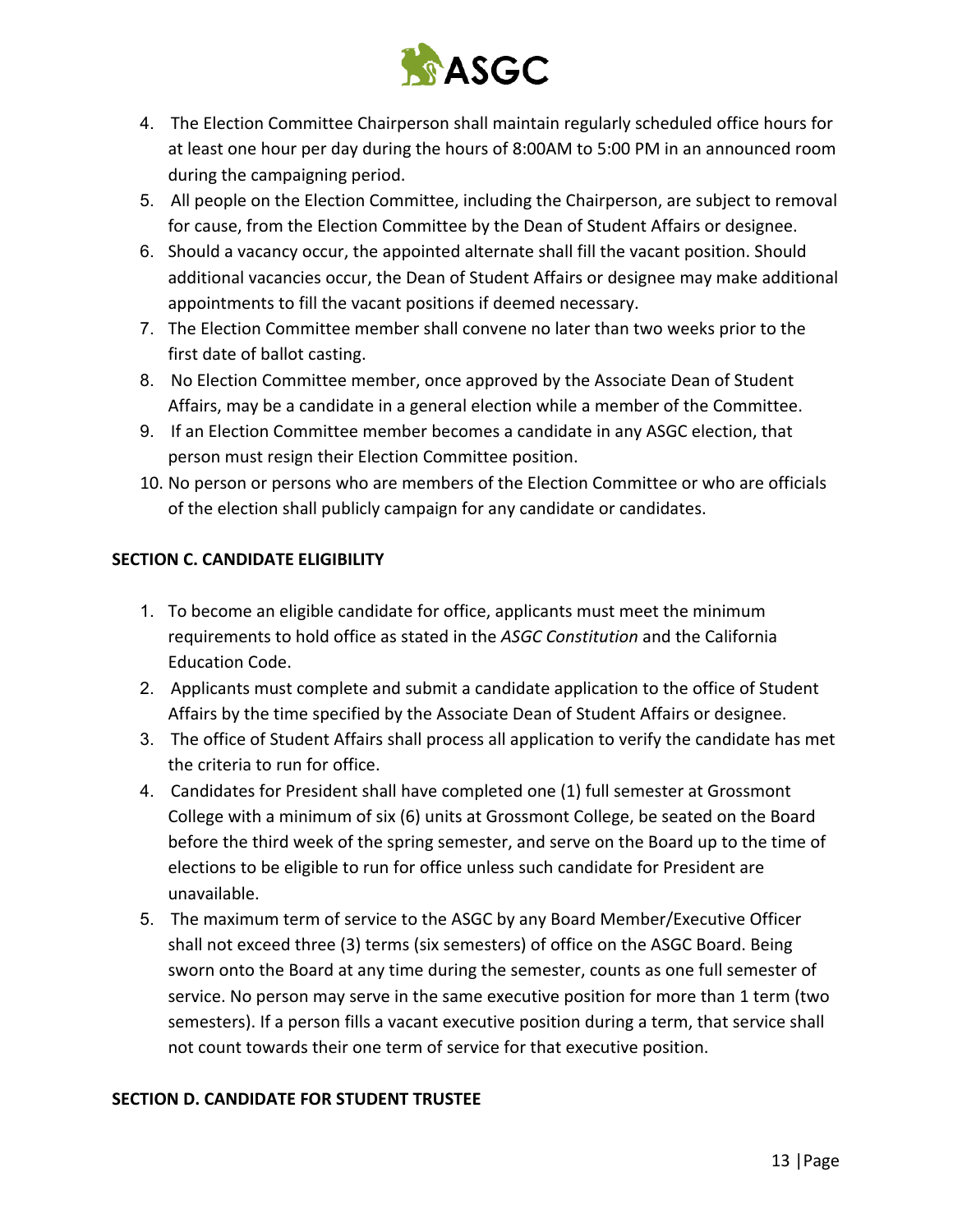

- 1. The Student Trustee elections will be held according to the procedures adopted by the ASGC Election Code. Student Trustees shall be elected by a plurality vote of those voting in a regular election of the student body at each college. All members of the student body may vote.
- 2. Any candidate for Student Trustee to the Governing Board of the Grossmont-Cuyamaca Community College District, shall be officially enrolled and attending classes during the semester of the election and during the period in office, and meet minimum academic standards, including non-probationary status as set by the college.
- 3. At the time of nomination and throughout the term of service, the student member shall be a resident of California, shall be enrolled in and maintain a minimum of five semester units in the District, and shall maintain a cumulative Grade Point Average of 2.0 based on coursework completed within the District.
- 4. Terms of Service: The Board shall include two non-voting student member(s)--one from each college in the District. The term of office shall be one year commencing June 1 of each year.
- 5. The student members shall be seated with the Board and shall be recognized as full members of the Board at meetings. The student members are entitled to participate in discussion of issues and receive all materials presented to members of the Board (except for closed session materials). The student members may cast advisory votes, although the votes shall not be included in determining the votes required to carry any measure before the Board.

#### **SECTION E. ALL CANDIDATES**

- 1. Students wishing their names to be placed on the ballot for any office must file a complete petition, including a personal statement and any other required information, to the Student Affairs Office by the posted deadline. Incomplete applications will not be accepted.
- 2. No person shall be a candidate for office if they do not meet the qualifications at the time they file for office.
- 3. No person shall be a candidate for office or hold office if they are also a faculty member, classified member or administrator at Grossmont College.
- 4. Applicants must complete and submit a candidate application to the office of Student Affairs by the time specified by the Associate Dean of Student Affairs or designee.
- 5. All candidates will be required to be present at a special candidates meeting called by the Associate Dean of Student Affairs or designee. The meeting will serve as an explanation of the Election Code with a question and answer period. Those candidates not attending the meeting will be ineligible to run for office. Any exceptions to the above must be cleared through the Associate Dean of Student Affairs or designee.
- 6. All deadlines regarding eligibility, photos, statements or any deadlines set forth by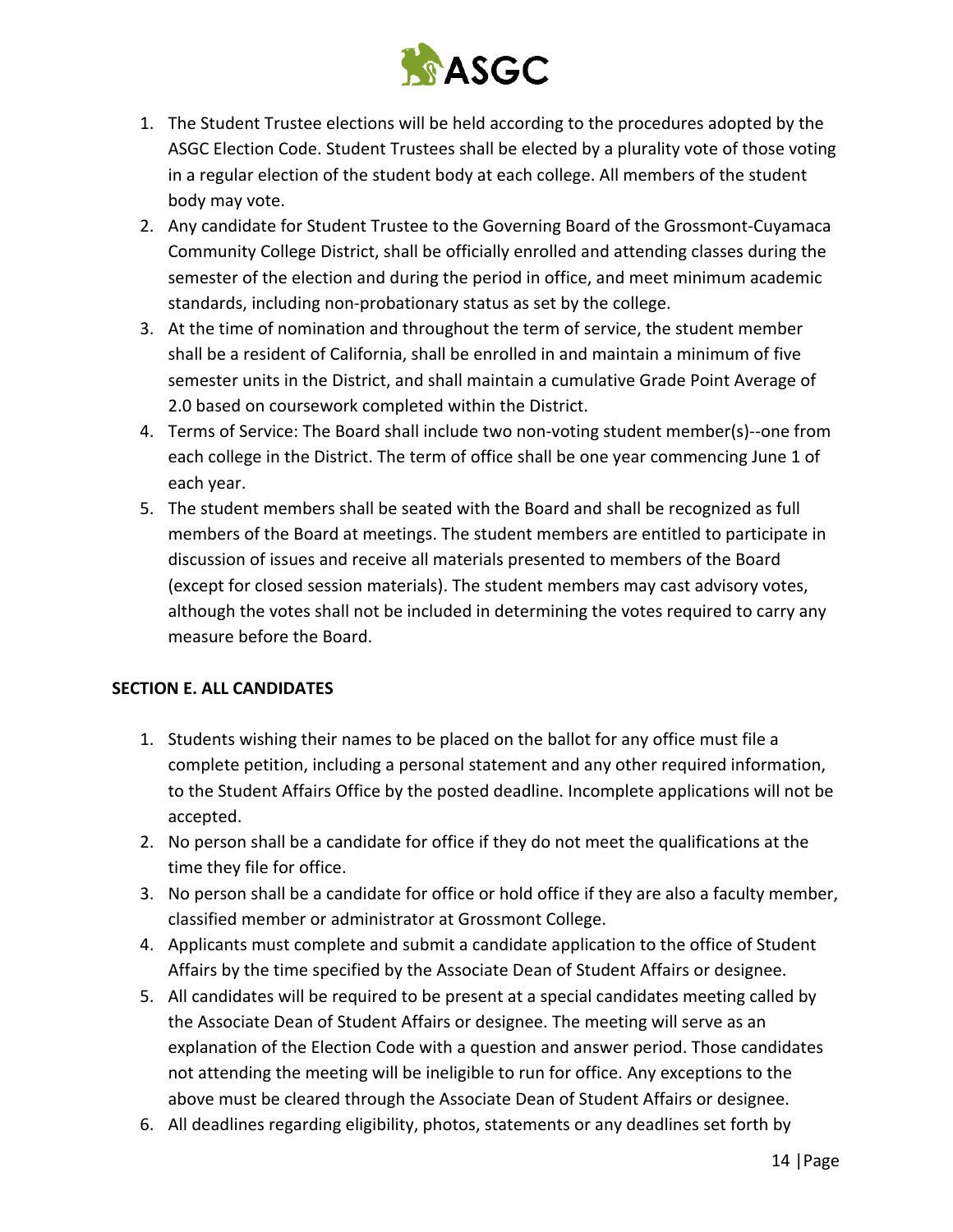

ASGC, Student Affairs or the Election Committee will be strictly enforced. If any deadline is not met by the candidate, then eligibility will be revoked. It is the responsibility of the petitioner to understand the process and deadlines thoroughly.

#### **SECTION F. PUBLICITY**

- 1. There will be allowed one full week of campaigning preceding each election.
- 2. The Associate Dean of Student Affairs shall distribute to each candidate and campus media a calendar including the dates and times of all deadlines, campaigning periods, candidates meetings, election forums, Election Committee meeting times, and balloting places.
- 3. The Associate Dean of Student Affairs or designee, will provide candidate information to be screened on our campus televisions. No single candidate campaign materials will be screened on campus televisions, only what is provided by the Associate Dean of Student Affairs or designee.
- 4. Candidates must follow Grossmont College posting guidelines available on page 28 of the ASGC Bylaws.
- 5. Campaigning which creates interference with classes or endangers person on campus is illegal. The Associate Dean of Student Affairs or designee, shall regulate all campaigning and determine whether or not a candidate's actions need to be brought to the attention of the Election Committee.
- 6. Painting or chalking of sidewalks and campus structures is forbidden.
- 7. Students may campaign in classrooms only with the expressed permission of the instructors.
- 8. No candidates' shirts or badges, etc, may be worn in the ASGC office. Campaign literature is not to be passed out or made available within the ASGC Offices.
- 9. Tampering with authorized campaign literature is prohibited and may result in the disqualification of parties from the election.

#### **SECTION G. BALLOT**

- 1. The Dean of Student Affairs or designee will prepare ballots with candidates' names appearing in last name alphabetical order, and shall exclude the use of titles
- 2. Voting shall be conducted by electronic ballot.

#### **SECTION H. BALLOTING STATION(S)**

- 1. The balloting station(s) shall be established by the Elections Committee and will be staffed only by persons specifically selected and approved by the Elections Committee.
- 2. The Election Committee will determine the hours for the balloting station(s).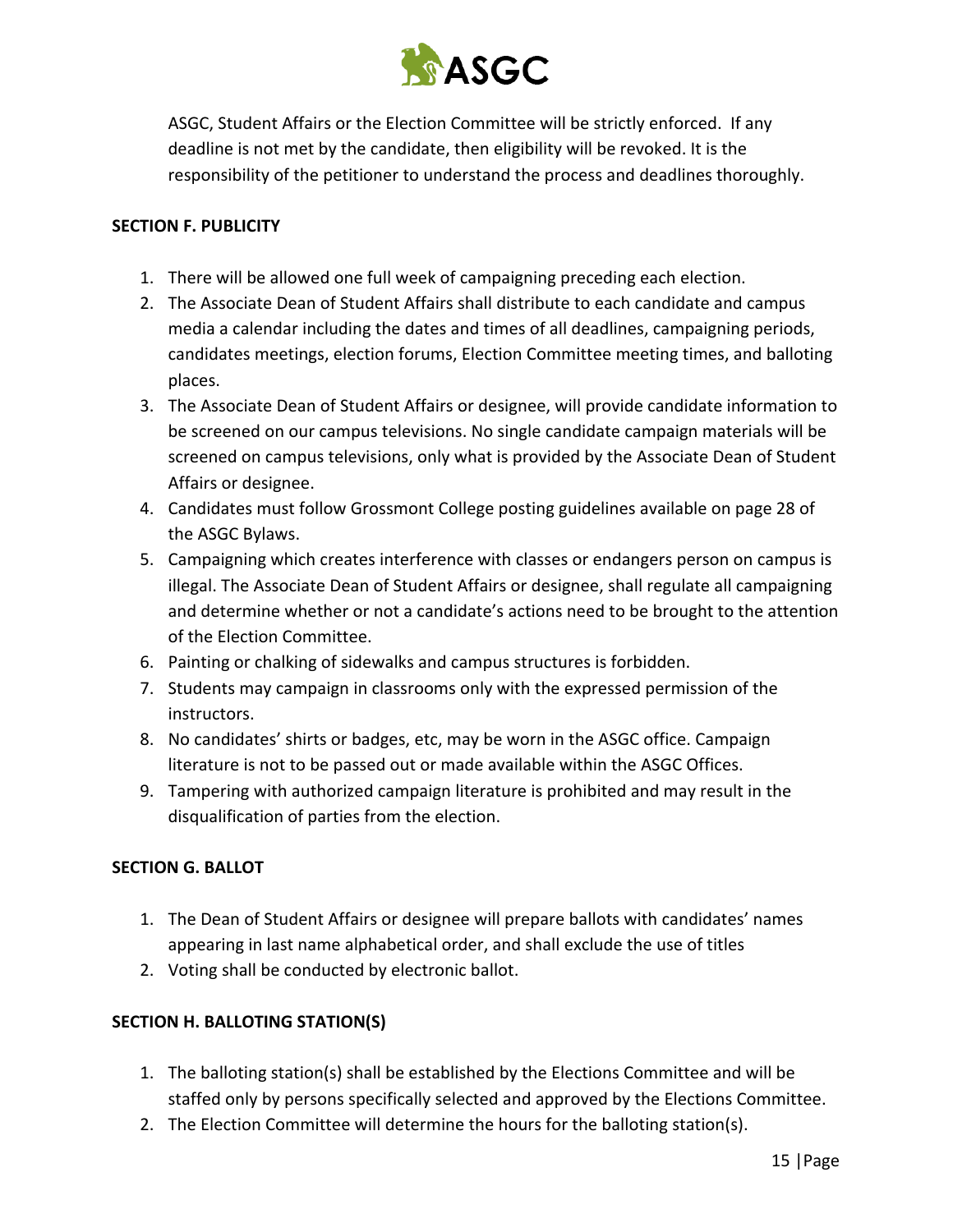

- 3. The balloting station(s) shall be an area no larger than twenty (20) square feet.
- 4. On the days of the election no campaigning shall be allowed within twenty-five (25) feet of the designated balloting station(s).

#### **SECTION I. TABULATION**

- 1. Tabulation of votes shall take place within 48 hours after the closing of the balloting station(s) on the last day of elections.
- 2. The election ballots shall be tallied by a computer form of tabulation. The casting of ballots by those not officially enrolled as Grossmont College students is prohibited.
- 3. Official notice of the tabulations shall be certified by the signatures of the Associate Dean of Student Affairs and the Election Committee Chairperson. Official notification shall be posted in the Student Affairs office, the ASGC office and the Student Center by 10:00 AM on the first day of classes following the tabulation of ballots and shall remain posted for five school days.
- 4. A person shall be elected if they receive a plurality of 2 or more bona fide votes cast for that office.
- 5. In the event of a tie election for an executive position, there shall be a runoff election, and such election shall be held within two weeks of the official tabulations subject to the same rules and regulations governing regular elections.
- 6. In the event of a tie vote for a board position, the tie shall be broken by a vote of the newly seated board at their first regular meeting.
- 7. Write-in candidates are required to accumulate 2 or more votes to be considered for any candidacy. Eligibility for office will then be determined by the Student Affairs office prior to candidate's appointment to office.

#### **SECTION J. PENALTIES FOR VIOLATION AND APPEAL PROCEDURES**

- 1. Any complaint against a candidate must be filed with the Dean of Student Affairs prior to 12:00 noon on the day following the election.
- 2. Upon receiving any evidence of any infraction of the Election Code, allegedly committed by a candidate or candidates, the Dean of Student Affairs shall call the accused and any complainants and witnesses for a hearing within 24 hours (1 class days) of receiving the evidence. The accused shall be afforded due process. If the situation can be rectified, or if the accused is found to be not guilty, the candidate shall continue their campaign. If the candidate is found to be guilty and/or the situation cannot be rectified, the Election Committee shall order the candidate to cease all campaigning. Continued violations may eliminate a candidate from the election.
- 3. An election or the election of any ASGC officer may be appealed in writing to the Election Committee, stating the reason for the appeal within 24 hours after the tabulations are first posted.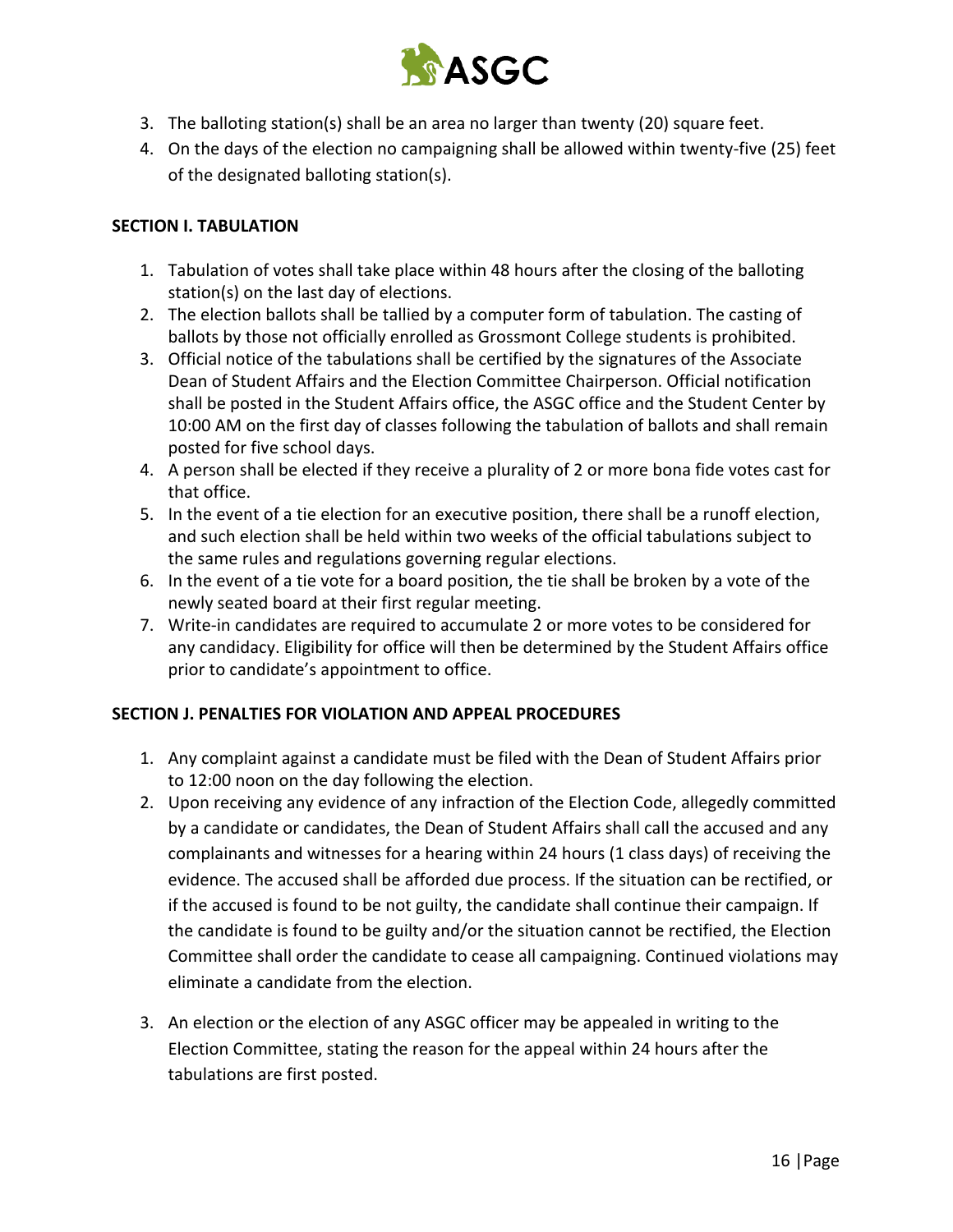

#### **ARTICLE VI. BOARD DISCIPLINE, IMPEACHMENT & RECALL**

#### **SECTION A. BOARD DISCIPLINE**

- 1. It shall be the Bylaws of the ASGC that an ASGC Executive, a Board Member, Director, Volunteer or ASGC Ambassador may be written up on the ASGC Disciplinary Action Form for failing to comply with any of the following; Executive Orders, ASGC Constitution & Bylaws, Policies and Procedures set forth by the ASGC GCCCD Student Code of Conduct or behaving in a manner that negatively affects ASGC. The ASGC Disciplinary Action Form must be signed by two out of the three following people: ASGC Vice President, ASGC President, or the ASGC Advisor. The Disciplinary Action Form shall be found on page 27 of the ASGC Bylaws.
- 2. The consequences shall be as follows:
	- a. 1st Written warning
	- b. 2nd Suspended from the ASGC Office for one week
	- c. 3rd Automatic removal from ASGC Executive, Board Member, Director, Volunteer or ASGC Ambassador.

#### **SECTION B. IMPEACHMENT**

1. The procedures for impeachment may be found in the ASGC Constitution under ARTICLE VIII. BOARD DISCIPLINE, IMPEACHMENT & RECALL.

Excerpt of ASGC Constitution of Article VIII. BOARD DISCIPLINE, IMPEACHMENT & RECALL can be found on page 30 of the ASGC Bylaws.

#### **SECTION C. RECALL**

1. The procedures for recall may be found in the ASGC Constitution under ARTICLE VIII. BOARD DISCIPLINE, IMPEACHMENT & RECALL.

Excerpt of ASGC Constitution of Article VIII. BOARD DISCIPLINE, IMPEACHMENT &

RECALL can be found on page 30 of the ASGC Bylaws.

#### **ARTICLE VII. ASGC MASCOT**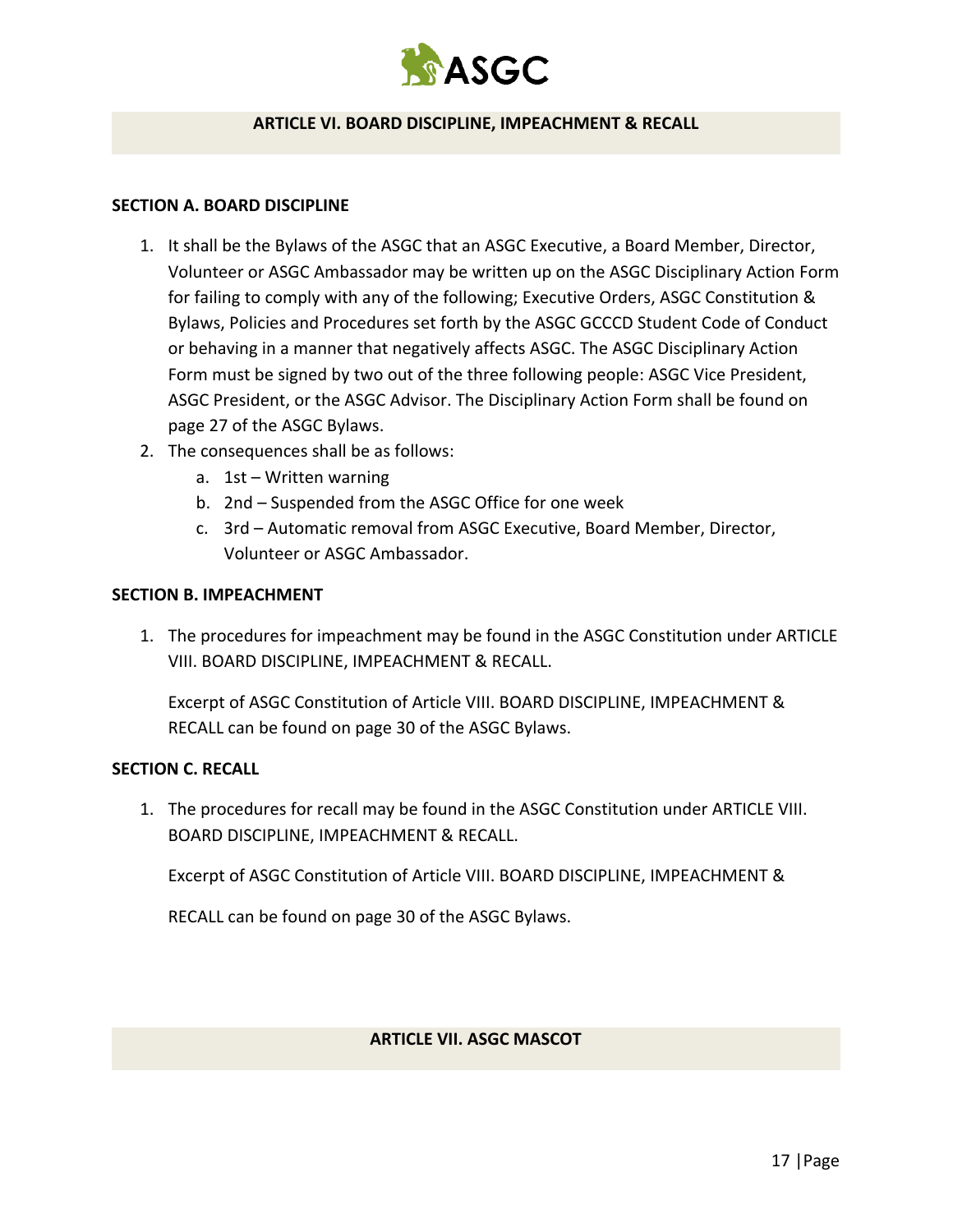

#### **SECTION A. MASCOT RESPONSIBILITY**

- 1. The ASGC/Grossmont mascot costume shall not be taken off campus unless the event has been approved the ASGC board during a Board of Directors meeting.
- 2. The ASGC/Grossmont mascot shall always be escorted by at least one member of the ASGC Board, ASGC Volunteer or ASGC Ambasador.
- 3. Mascot volunteers may be given an honorarium in an amount to be determined by two thirds (2/3) vote of the board at the end of each semester.
- 4. The ASGC/Grossmont mascot shall be able to go anywhere within campus proximities upon the approval from the ASGC Advisor and/or the Dean of Student Affairs.

#### **SECTION B. MASCOT COSTUME MAINTENANCE**

- 1. After each event the exterior of the costume shall be cleaned. All stains shall be cleaned with the supplied cleaner and allowed to dry. Once the costume is dry, the synthetic fur shall be brushed in order to maintain a fresh appearance.
- 2. In the event that the Mascot's appearance is in need of professional cleaning or repair, the ASGC President shall request funds to pay for the services rendered.

#### **SECTION C. MASCOT CONTRACT**

- 1. The wearer of the mascot costume shall sign a contract accepting responsibility of the costume while in their possession.
- 2. The mascot contract will be found on page 24 of the ASGC bylaws.

#### **ARTICLE VIII. ASGC FINANCIAL BYLAWS**

#### **SECTION A. FINANCIAL STATUS REPORTS**

- 1. It shall be the Bylaw of ASGC that the VP of Finance presents a status report on the condition of the ASGC Budget on a quarterly basis (3 months). The quarterly reports will contain initial allocations, expenditures to date, and account balances.
- 2. All complete and total access to ASGC financial matters, reports, and statements, including all account balances will be given to any and all Board of Directors and Executive Officers.

#### **SECTION B. EXECUTIVE AND DIRECTOR FEES**

- 1. It shall be the Bylaw of the ASGC to pay an Executive fee to the President of the ASGC at the rate of \$350 per month, the Vice President of the ASGC at the rate of \$275 per month, and the Vice President of Finance of the ASGC at the rate of \$275 per month.
- 2. Also and pay the ASGC Directors an honorarium of \$50 per semester if qualified.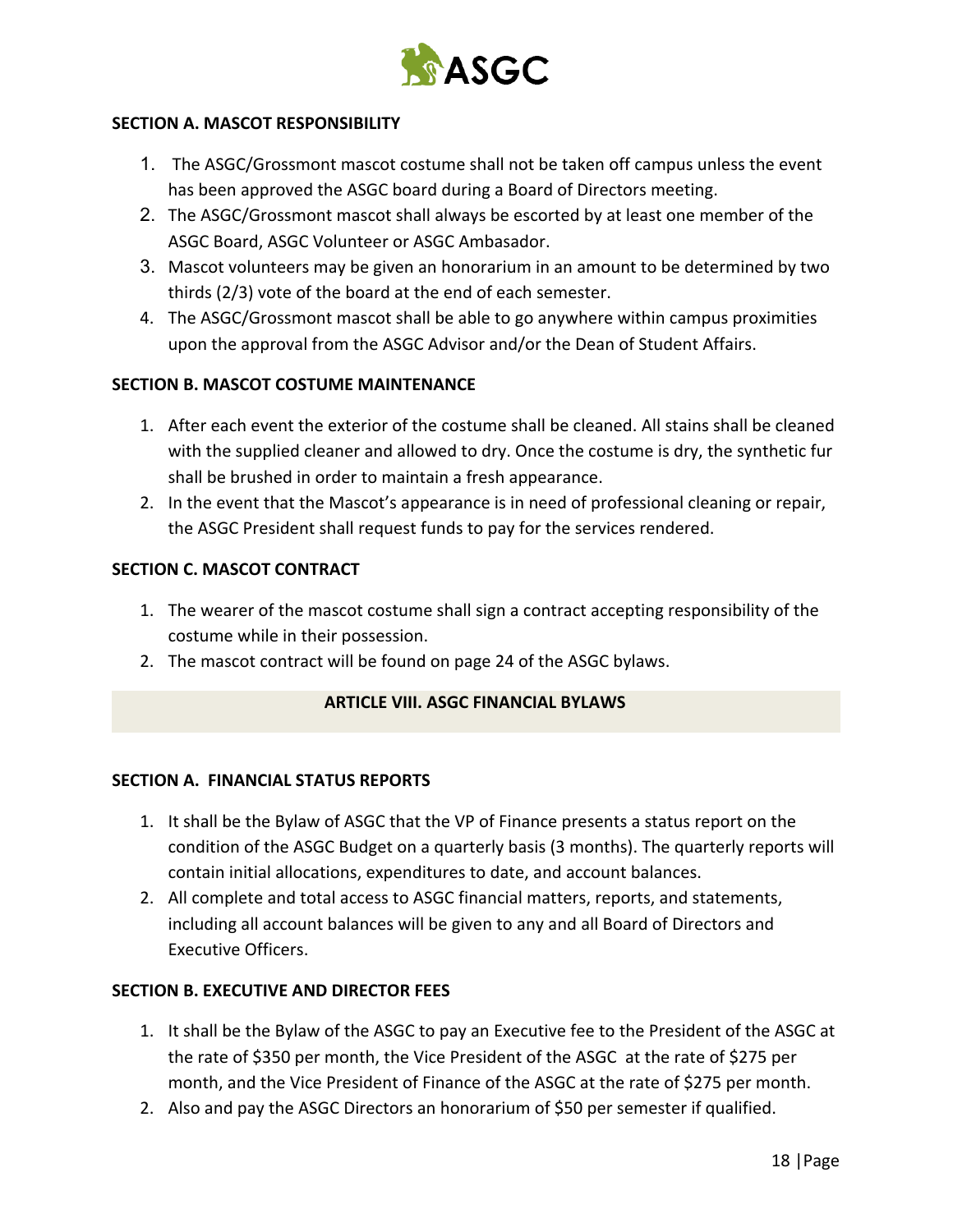

- 3. If qualified, a Director must have the following:
	- a. attend one Governing Board meeting
	- b. Have no standing absences.
	- c. No disciplinary action forms.
- 4. This Executive's fee shall be prorated following the swearing in of the above referenced Executives and shall continue until the term of office expires.
- 5. This fee is paid dependent upon the completion of the following hours:
- 6. President- 10 hr/wk, Vice President 8 hr/wk, Vice President of Finance 8 hr/wk, and all Director positions - 6 hr/wk.
- 7. As such, the fees may be suspended or revoked upon decision of the Board that such action is deemed as proper disciplinary action. Verification of completed hours will be made by the ASGC Administrative Advisor. This will require a 2/3 vote. During the summer intersession, Executive fees of \$200 per month will be paid to the President, Vice President, and Vice President of Finance upon the completion of the following required hours:
	- a. President 10 hours/week.
	- b. Vice President 8 hours/week.
	- c. Vice President of Finance 8 hour/week.
- 8. These hours are composed of the following:
	- a. Board meetings
	- b. Committee meetings
	- c. Logged in office hours, including any hours spent on campus in the pursuit of ASGC business.
	- d. And other ASGC business including ASGC sponsored events and up to two (2) hours spent representing ASGC at SSCCC Region X meetings.
	- e. Exceptions may be accepted by the decision by a simple majority vote of the ASGC Board.

9. In the case of a student being undocumented, any fees, owed to them for services to the ASGC in the following position: the President, Vice President, Vice President of Finance, Directors, and Board Members shall be awarded as a scholarship equal to the corresponding amounts.

#### **SECTION C. KEYS TO ASGC FACILITIES/EXECUTIVE OFFICER AND KEY DEPOSITS**

- 1. It shall be the Bylaw of ASGC that the ASGC President, Vice President and the Vice President of Finance will have the opportunity to have keys to their respective offices, key card to the ASGC office, fire door key, and clubs room key.
- 2. A \$20.00 deposit shall be required from each executive when a key set is issued. The deposit will be refunded when the key is returned at the end of the term or when resigned.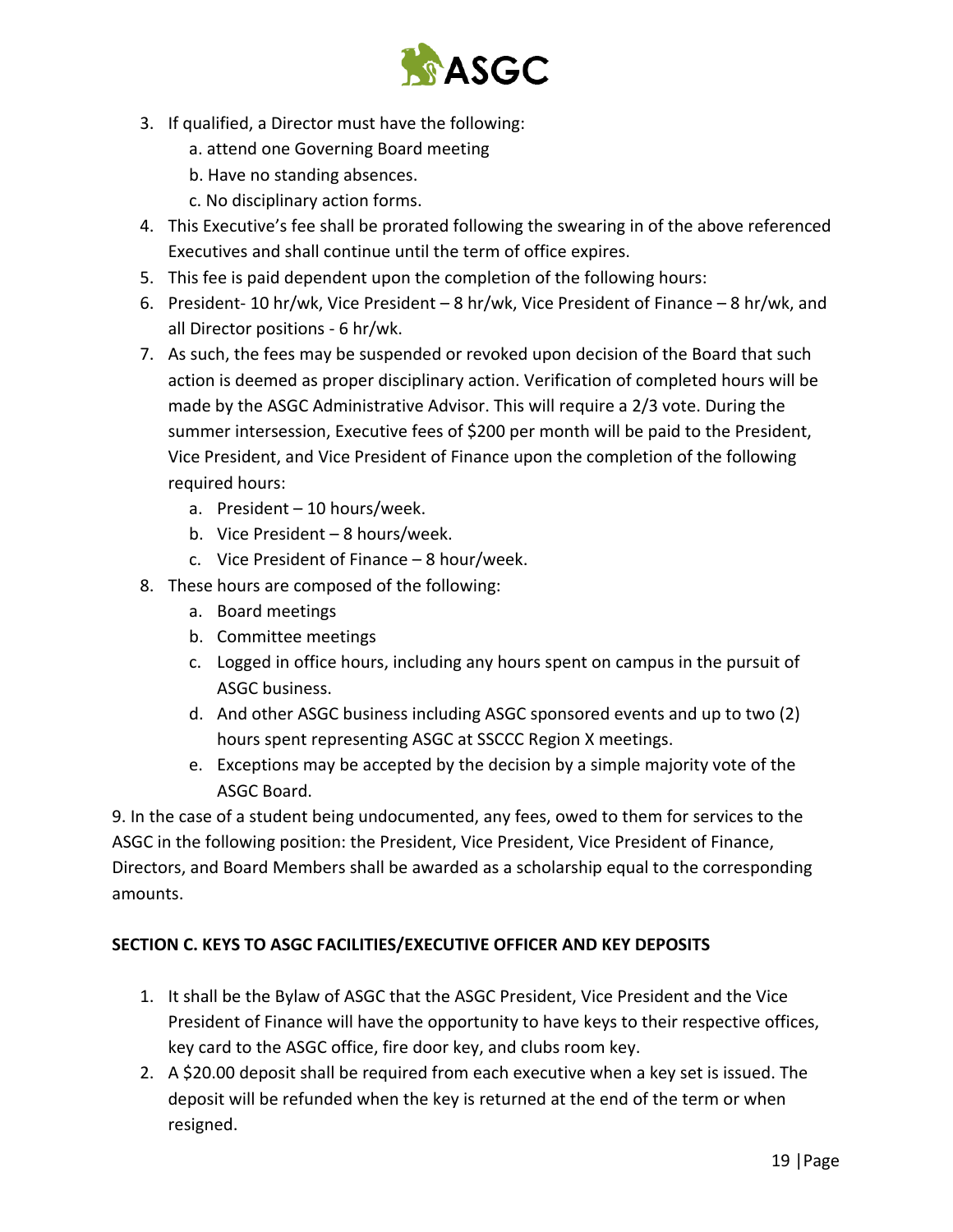

#### **SECTION D. BOARD INCENTIVE**

- 1. Any ASGC Board Member who meets the basic requirements shall receive, as an incentive for their participation and continued membership through the fall and/or spring semester(s). The amount received shall be determined based on the allocated funds set for the Board Incentive in the approved ASGC Budget. This incentive will be given only when the following criteria has been met and verified by the Office of the Advisor and the President of the ASGC.
- 2. The allocated funds set for the Board Incentive amount will be split in half for each semester. The semester amounts will be equally dispersed between all current members who qualify.
- 3. ASGC Board Members shall be eligible for the Incentive Program under the following system:
	- a. All student members must acquire a total semester GPA of 3.0 at Grossmont College and be enrolled in and complete a minimum of six (6) units per semester.
	- b. The Board Member shall fulfill their obligation to the ASGC as prescribed and set forth by the ASGC Constitution and Bylaws. The President of the ASGC and Advisor shall verify compliance with this section at the end of each semester.
	- c. Board Members that receive any written ASGC Disciplinary Action will not be eligible for the Incentive Program.
	- d. All Current Board Members seeking the Incentive Program will have to attend at least one (1) District Governing Board Meeting in a semester.

#### **SECTION E. FUNDING REQUESTS**

- 1. All funding requests for amounts one hundred dollars (\$100) and over must be forwarded to the ASGC Board of Directors Meetings for consideration.
- 2. All applications must have a detailed breakdown of requested funds and reviewed at ASGC Board of Director Meetings.
- 3. All applications are required to be submitted to the ASGC Vice President of Finance by the deadline date(s) set by the ASGC Vice President of Finance, in consultation with the ASGC President. The application will then be taken up to the Board of Directors Meeting to be presented by the applicant.

#### **SECTION F. CHARITABLE DONATIONS**

1. The ASGC Vice President of Finance will schedule the ASGC Grant Cycles to be presented and discussed by the ASGC Board of Directors. If those submitting request(s) are unable to attend on the scheduled date, please contact ASGC Vice President of Finance and be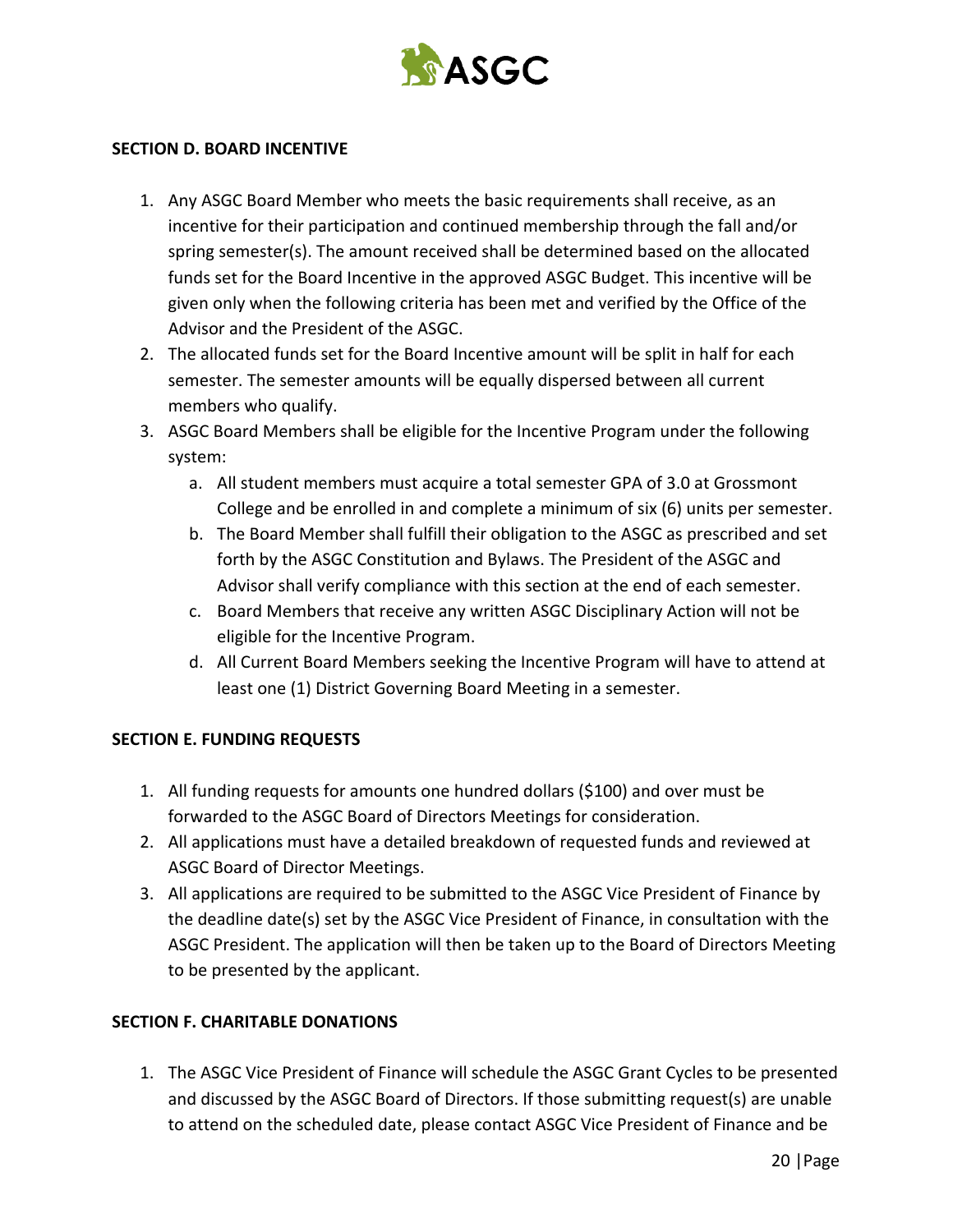

sent via email 24 hours in advance. All applications must be completed by the deadline date(s) established by the ASGC Vice President of Finance.

- 2. ASGC will not accept funding requests for 299 courses.
- 3. Any remaining money that was awarded unused will return back to ASGC by the expended date set by the ASGC Vice President of Finance yearly.
- 4. ASGC Vice President of Finance will inform in writing the requesting parties of approval or denial of funding within three (3) days of the ASGC Board's vote.

#### **ARTICLE IX. INTERCLUB COUNCIL**

#### **SECTION A. CLUB CHARTERING AND ICC MEETINGS**

- a. The request for the chartering or re-chartering of any club and organization on campus, be approved or not approved at the discretion of the Board of Directors of the ASGC.
- b. Clubs shall be re-charted at the beginning of each Fall semester. The deadline for re-chartering shall be established by the office of Student Affairs and the ASGC Vice President/ICC President.
- c. Should a club or organization fail to re-register for two or more years consecutively, the club's financial account shall be frozen and all remaining account monies shall revert back to the ICC budget.
- d. The ASGC will require all newly chartered and all re-chartered clubs and/or organization on campus to select at least one member from the club and/or organization to attend the Inter-Club Council (ICC) meetings which are required to be held at least once a month. Time and place of meetings of the Inter-Club Council shall be at the discretion of the ASGC Vice President/ICC President of the ASGC.
- e. Inter-Club Council meetings are mandatory. A club or organization is deemed absent if their representative is not present when the meeting is called to order. If a club or organization is absent from one (1) meeting, a letter will be sent to the Club President and Adviser citing notification of absence; simultaneously, an agenda item will be created for the next immediate Inter-Club Council meeting allowing the club to state intent. At the next immediate gathering of the Inter-Club Council, any club or organization with a combined total of two (2) absences may have their charter temporarily suspended and may not be counted for quorum. A second letter will be sent to the Club President and Adviser citing notification of suspension; simultaneously, an agenda item will be created for the next immediate Inter-Club Council meeting allowing the club to state intent. At the next immediate gathering of the Inter-Club Council, any club or organization with a combined total of three (3) absences may have their charter revoked, pending approval of the ASGC Board of Directors.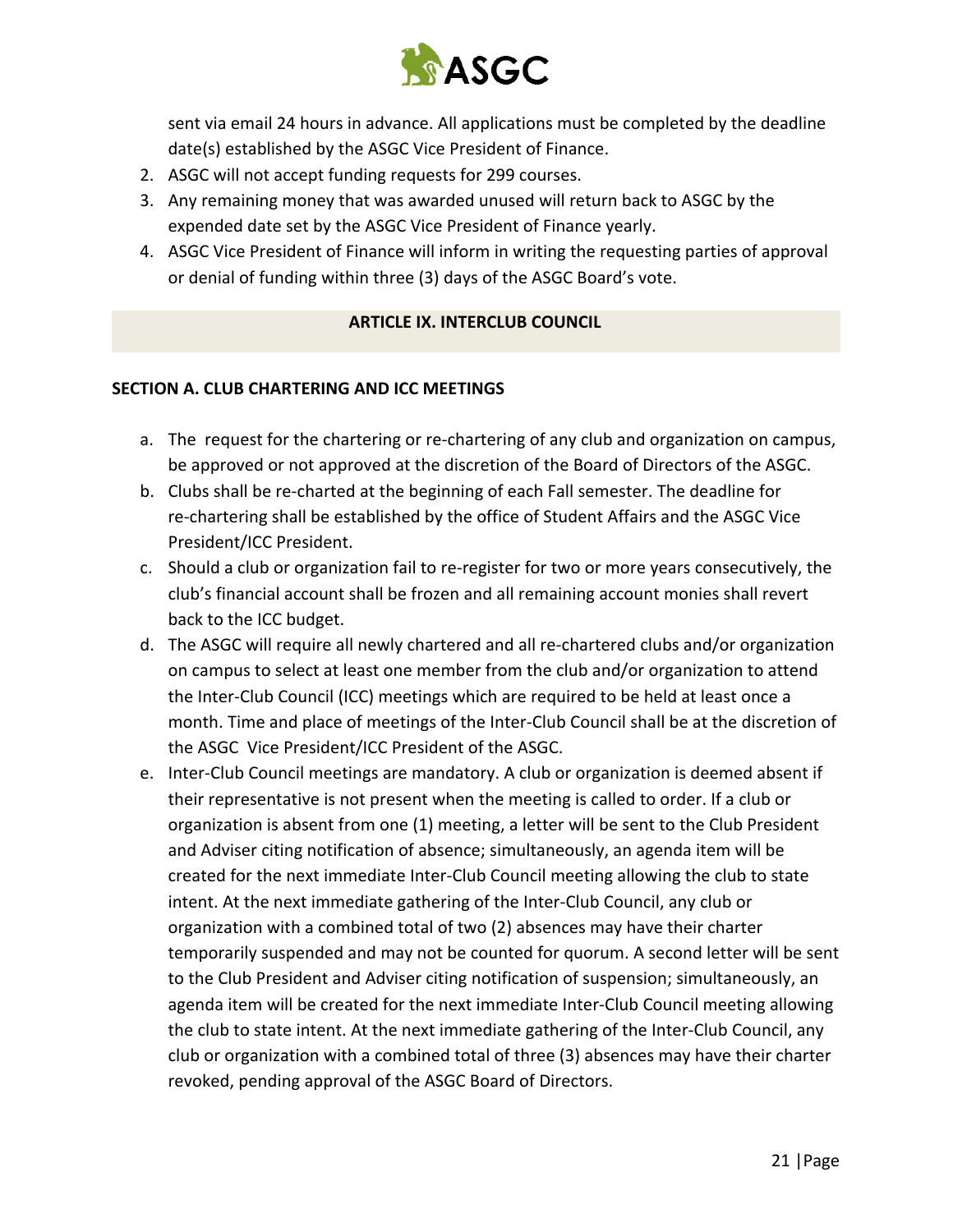

#### **SECTION B. CLUBS ROOM**

The clubs room is available for use by chartered campus clubs. The ASGC requires club officers sign-up for clubs room use with the Advisor, ASGC President or Executive Vice President. It shall be the Bylaw of the ASGC to offer the clubs room (when not in use by clubs) to other campus entities by reservation made through the Advisor, Executive Vice President or President.

#### **ARTICLE X. EVENTS**

#### **SECTION A. ON CAMPUS EVENTS**

#### Bylaw Application:

This Bylaw applies to all events sponsored by a recognized/chartered club or organization on the Grossmont College campus occurring after 6:00 p.m. and all weekends and holidays in accordance with Grossmont College Code of Conduct.

#### Security Requirements:

All club or organization events subject to this Bylaw must be scheduled at least four (4) weeks or twenty (20) college working days in advance with the Student Affairs Office (SAO) and the GCCCD Department of Public Safety (DPS). All facility requests will be forwarded to DPS. Upon recommendation of the ASGC Administrative Advisor or DPS, additional security may be required beyond the minimum staffing standards set by the DPS. Determination of the costs of the additional security will be made by DPS. Check-off or sign-off for security must be attached to the request. In addition, a minimum of one club/organization advisor must be present throughout the event.

Upon approval of the Administrative Advisor and Chief of DPS clubs/organizations may provide additional security. Additional security force will be under the direction of DPS staff on duty. All clubs/organization events must conclude no later than 1:00 a.m.

General exceptions to this Bylaw may be granted by the Administrative Advisor or Vice President of Student Services. Exceptions regarding timing of events will be made by the Vice President of Student Services or their designee.

#### Admittance Bylaw:

All events sponsored by a club/organization on the Grossmont College campus are restricted to the following people:

A. Students presenting a valid identification card from Grossmont College or Cuyamaca College;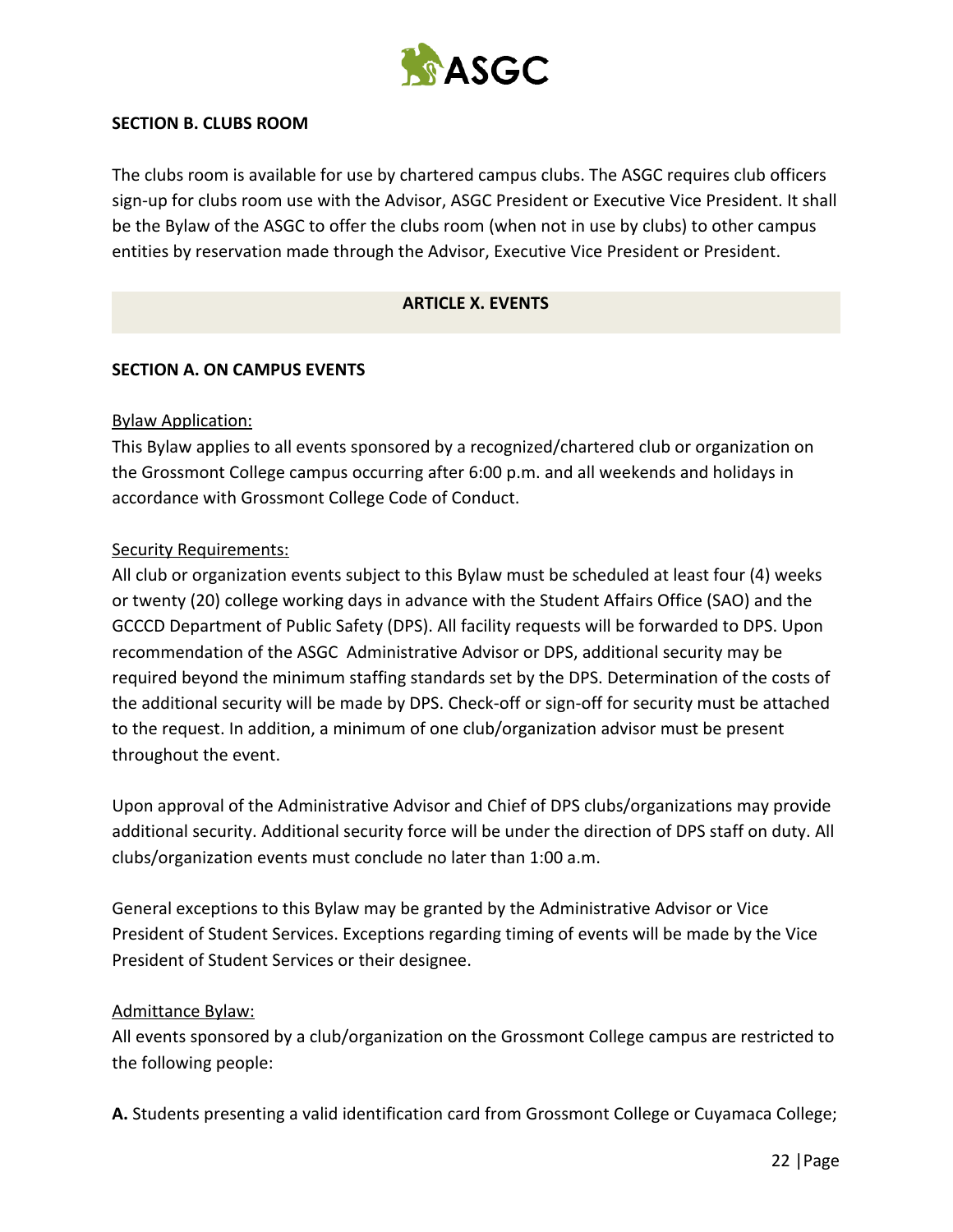

**B.** A maximum of four (4) guests who must be over the age of 18 per Grossmont College or Cuyamaca College attendees with legal form of photo identification displaying date of birth; **C.** Behavior in accordance with the Grossmont College Code of Conduct.

Number of attendees cannot exceed posted safety limit.

Clubs/organizations will be held fully responsible for the actions of attendees.

Grossmont College reserves the right to:

**A.** Refuse admission to or eject from the event anyone who is disruptive, intoxicated, disorderly, or jeopardizes public safety;

**B.** Terminate the event and/or restrict use of facility.

**Attached documents below**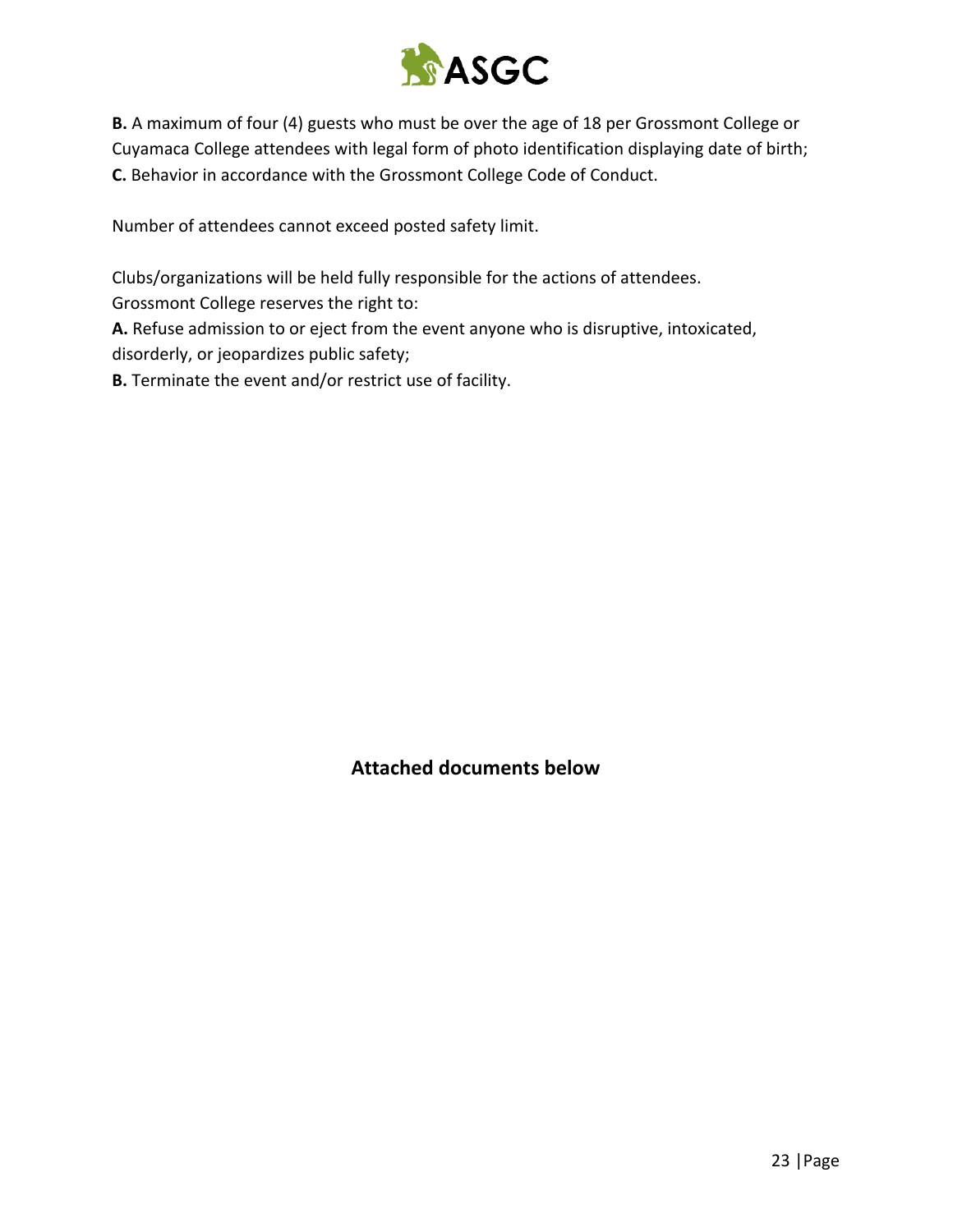

## **ASGC MASCOT CONTRACT**

I, **I** and I also are the MSC and Grossmont of the ASGC and Grossmont College in a respectable manner while wearing the ASGC mascot costume, and I while not act in a vulgar manner at any time while in costume.

I will properly maintain the mascot costume and clean the costume whenever the costume is worn for more than a half hour.

I will arrive a half hour prior to the start of an event to get in the mascot costume. I understand that the honorarium does not cover the time it takes to get in and out of the costume.

I will give one business days' notice if I cannot attend a scheduled event.

\_\_\_\_\_\_\_\_\_\_\_\_\_\_\_\_\_\_\_\_\_\_\_\_\_\_\_\_\_\_\_\_\_ \_\_\_\_\_\_\_\_\_\_\_\_\_\_\_\_

\_\_\_\_\_\_\_\_\_\_\_\_\_\_\_\_\_\_\_\_\_\_\_\_\_\_\_\_\_\_\_\_\_ \_\_\_\_\_\_\_\_\_\_\_\_\_\_\_\_

I will only consume water while in costume.

Any violations of the above will be discussed at an ASGC Board meeting, and if the ASGC determines that I have violated any of the above by 2/3 vote, I will no longer be the ASGC mascot and will receive an honorarium for only those events prior to the incident.

Mascot **Date** 

ASGC President **Date**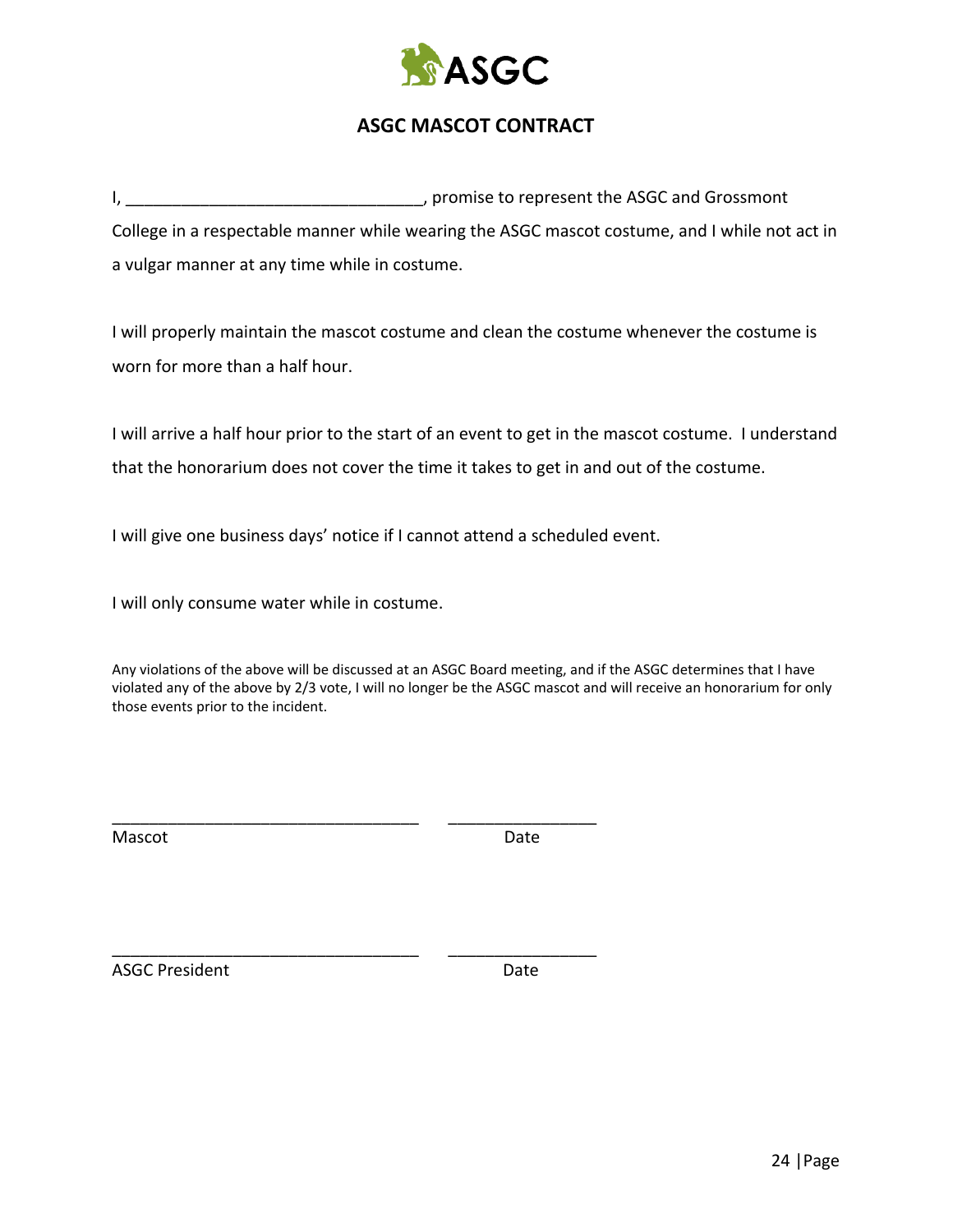

## **ASGC Office Desk Contract**

I acknowledge that having an assigned desk in the ASGC office is a privilege. I am aware that when using the desk, I am bound to the Grossmont College Student Code of Conduct and the ASGC Constitution and Bylaws. I know that the desk is completely owned by ASGC and is subject to search at any time by the ASGC President and/or Adviser. I am responsible for any personal belongings kept in the desk and ASGC is not responsible if they are lost or stolen. Also, I will follow the ASGC desk procedures as followed:

- 1. Maintain and keep the desk presentable at all times
- 2. Only persons I designate may use the computer
- 3. All computer usage shall be productive to the tasks at hand
- 4. Computers must be shut down during Thursday closing
- 5. Follow the Grossmont College Student Code of Conduct at ALL times
- 6. No vandalism of ASGC Property

\_\_\_\_\_\_\_\_\_\_\_\_\_\_\_\_\_\_\_\_\_\_\_\_\_\_\_\_\_\_\_\_\_\_\_\_\_\_

\_\_\_\_\_\_\_\_\_\_\_\_\_\_\_\_\_\_\_\_\_\_\_\_\_\_\_\_\_\_\_\_\_\_\_\_\_\_

\*Disciplinary measures will be taken if failure to follow the desk procedures or contract

\_\_\_\_\_\_\_\_\_\_\_\_\_\_\_\_\_\_\_\_\_\_\_\_\_\_\_\_\_\_\_\_\_\_\_\_\_\_ \_\_\_\_\_\_\_\_\_\_\_\_\_\_\_\_\_\_\_\_\_\_\_\_\_\_\_

Desk Holder Signature Date

President Signature

Advisor Signature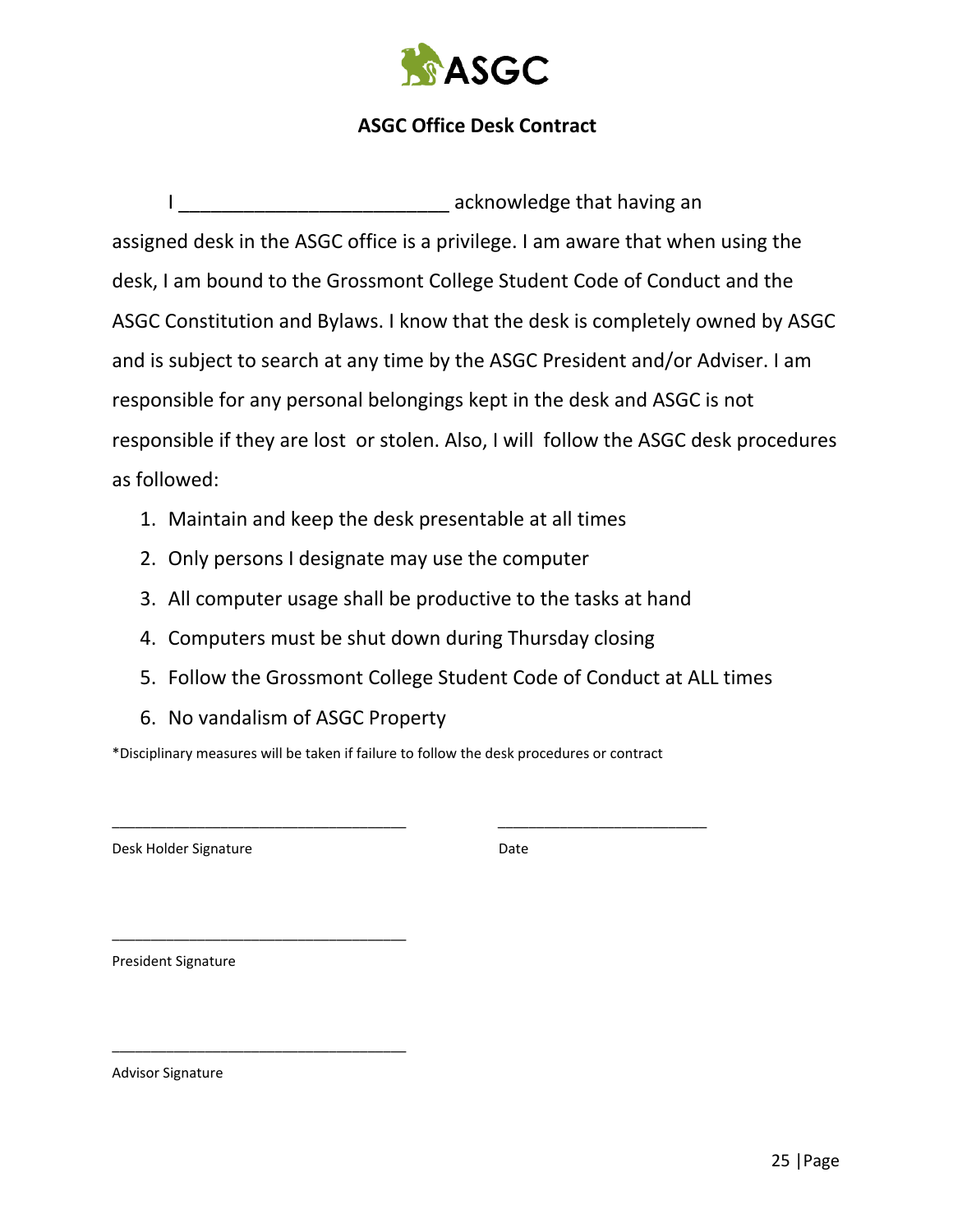

## **ASGC Office Contract**

I acknowledge that having an assigned office in the ASGC office is a privilege. I am aware that when using the office, I am bound to the Grossmont College Student Code of Conduct and the ASGC Constitution and Bylaws. I know that the office is completely owned by ASGC and is subject to search at any time by the ASGC President and/or Adviser. I am responsible for any personal belongings kept in the office and ASGC is not responsible if they are lost or stolen. Also, I will follow the ASGC office procedures as followed:

- 1. Maintain and keep the office presentable at all times
- 2. Only people I designate may use the office
- 3. All computer usage shall be productive to the tasks at hand
- 4. Computers must be shut down during Thursday closing
- 5. Follow the Grossmont College Student Code of Conduct at ALL times
- 6. No vandalism of ASGC Property

\_\_\_\_\_\_\_\_\_\_\_\_\_\_\_\_\_\_\_\_\_\_\_\_\_\_\_\_\_\_\_\_\_\_\_\_\_\_

\_\_\_\_\_\_\_\_\_\_\_\_\_\_\_\_\_\_\_\_\_\_\_\_\_\_\_\_\_\_\_\_\_\_\_\_\_\_

\*Disciplinary measures will be taken if failure to follow the desk procedures or contract

\_\_\_\_\_\_\_\_\_\_\_\_\_\_\_\_\_\_\_\_\_\_\_\_\_\_\_\_\_\_\_\_\_\_\_\_\_\_ \_\_\_\_\_\_\_\_\_\_\_\_\_\_\_\_\_\_\_\_\_\_\_\_\_\_\_

Office Holder Signature **Date** Date

President Signature

Advisor Signature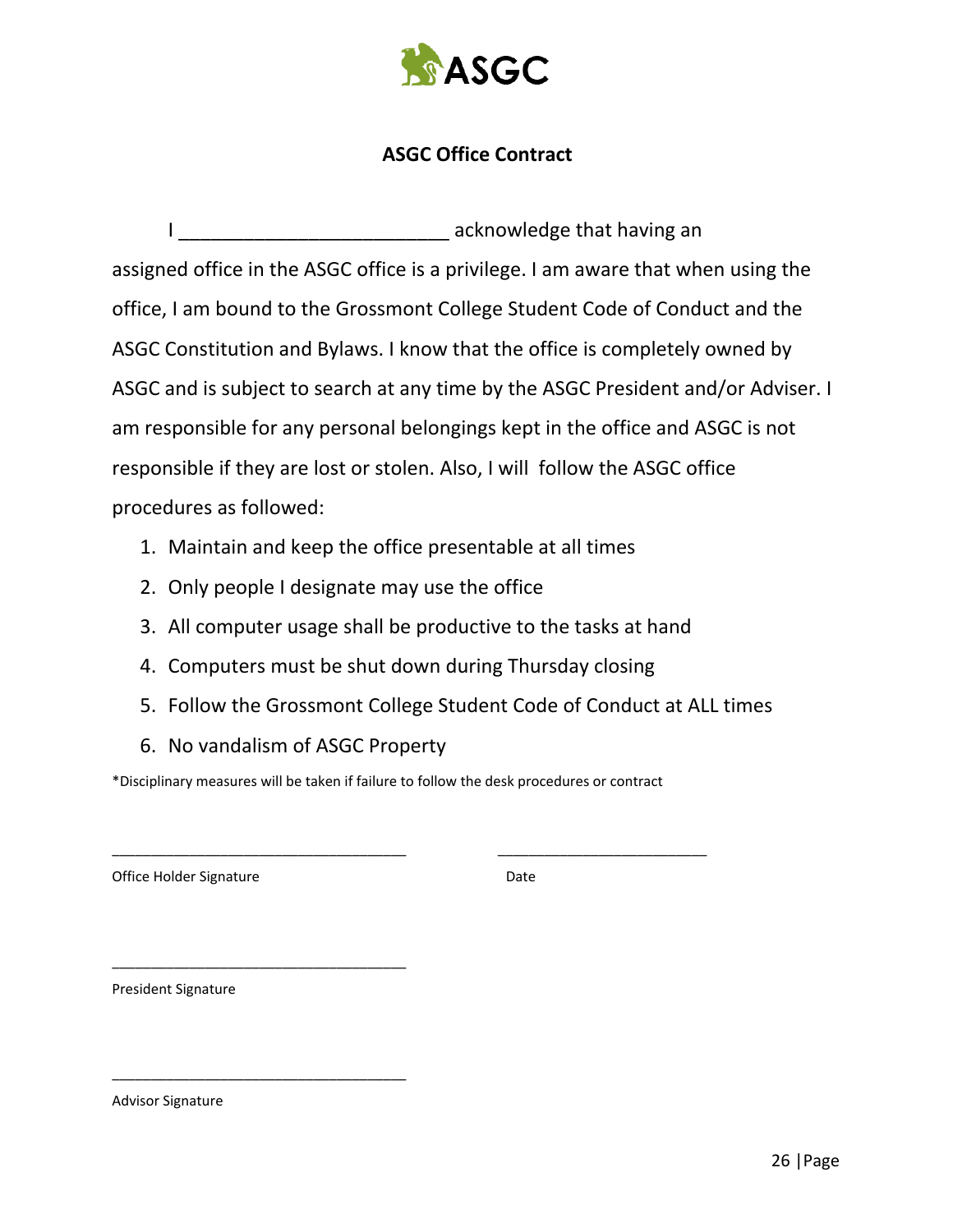

## **Associated Students of Grossmont College Disciplinary Action Form**

| Name                      |                                                                                                                       |      |                                                                                                                                                                                                                                                                                                                                                                                                                                                                                                        |
|---------------------------|-----------------------------------------------------------------------------------------------------------------------|------|--------------------------------------------------------------------------------------------------------------------------------------------------------------------------------------------------------------------------------------------------------------------------------------------------------------------------------------------------------------------------------------------------------------------------------------------------------------------------------------------------------|
|                           |                                                                                                                       |      |                                                                                                                                                                                                                                                                                                                                                                                                                                                                                                        |
|                           |                                                                                                                       |      |                                                                                                                                                                                                                                                                                                                                                                                                                                                                                                        |
| Infraction                |                                                                                                                       |      |                                                                                                                                                                                                                                                                                                                                                                                                                                                                                                        |
|                           |                                                                                                                       |      |                                                                                                                                                                                                                                                                                                                                                                                                                                                                                                        |
| Date                      |                                                                                                                       | Time |                                                                                                                                                                                                                                                                                                                                                                                                                                                                                                        |
|                           |                                                                                                                       |      |                                                                                                                                                                                                                                                                                                                                                                                                                                                                                                        |
| Location                  |                                                                                                                       |      |                                                                                                                                                                                                                                                                                                                                                                                                                                                                                                        |
|                           |                                                                                                                       |      |                                                                                                                                                                                                                                                                                                                                                                                                                                                                                                        |
| Description               |                                                                                                                       |      |                                                                                                                                                                                                                                                                                                                                                                                                                                                                                                        |
|                           |                                                                                                                       |      |                                                                                                                                                                                                                                                                                                                                                                                                                                                                                                        |
|                           |                                                                                                                       |      |                                                                                                                                                                                                                                                                                                                                                                                                                                                                                                        |
|                           |                                                                                                                       |      |                                                                                                                                                                                                                                                                                                                                                                                                                                                                                                        |
| Disciplinary Action Taken |                                                                                                                       |      |                                                                                                                                                                                                                                                                                                                                                                                                                                                                                                        |
|                           |                                                                                                                       |      |                                                                                                                                                                                                                                                                                                                                                                                                                                                                                                        |
|                           |                                                                                                                       |      |                                                                                                                                                                                                                                                                                                                                                                                                                                                                                                        |
|                           |                                                                                                                       |      |                                                                                                                                                                                                                                                                                                                                                                                                                                                                                                        |
| <b>ASGC</b>               |                                                                                                                       |      |                                                                                                                                                                                                                                                                                                                                                                                                                                                                                                        |
|                           |                                                                                                                       |      | ${\small \textsf{Date}} \begin{tabular}{c} \textbf{\textcolor{red}{\bf{2.5}}}\qquad \qquad & \textbf{\textcolor{red}{\bf{2.5}}}\qquad \qquad & \textbf{\textcolor{red}{\bf{2.5}}}\qquad \qquad & \textbf{\textcolor{red}{\bf{2.5}}}\qquad \qquad & \textbf{\textcolor{red}{\bf{2.5}}}\qquad \qquad & \textbf{\textcolor{red}{\bf{2.5}}}\qquad \qquad & \textbf{\textcolor{red}{\bf{2.5}}}\qquad \qquad & \textbf{\textcolor{red}{\bf{2.5}}}\qquad \qquad & \textbf{\textcolor{red}{\bf{2.5}}}\qquad \$ |
| <b>ASGC</b>               |                                                                                                                       |      |                                                                                                                                                                                                                                                                                                                                                                                                                                                                                                        |
| President                 | <u> 1989 - Johann Harry Harry Harry Harry Harry Harry Harry Harry Harry Harry Harry Harry Harry Harry Harry Harry</u> |      | ${\small \textsf{Date}} \hspace{0.03cm} {\small \textsf{Date}}$                                                                                                                                                                                                                                                                                                                                                                                                                                        |
| <b>ASGC</b>               |                                                                                                                       |      |                                                                                                                                                                                                                                                                                                                                                                                                                                                                                                        |
| Advisor                   |                                                                                                                       |      | $\text{Date}\_\_$                                                                                                                                                                                                                                                                                                                                                                                                                                                                                      |

#### **Bylaw Number: 1.06**

#### **Bylaw Title: ASGC Disciplinary Action Form**

It shall be the Bylaw of the ASGC that an ASGC, Executive or Board member may be written up on the ASGC Disciplinary Action Form for failing to comply with any of the following; Executive Orders, ASGC Constitution & Bylaws, Policies and Procedures set forth by the ASGC, GCCCD Student Code of Conduct or behaving in a manner that negatively affects ASGC. The ASGC, Disciplinary Action Form must be signed by two out of the three following people: ASGC Vice President, ASGC President and/or the ASGC Advisor.

The consequences shall be as follows:

**1 st** – Written warning. **2 nd** – Suspended from the ASGC Office for one week.

**3 rd** – Automatic removal from ASGC Executive and/or Board member position.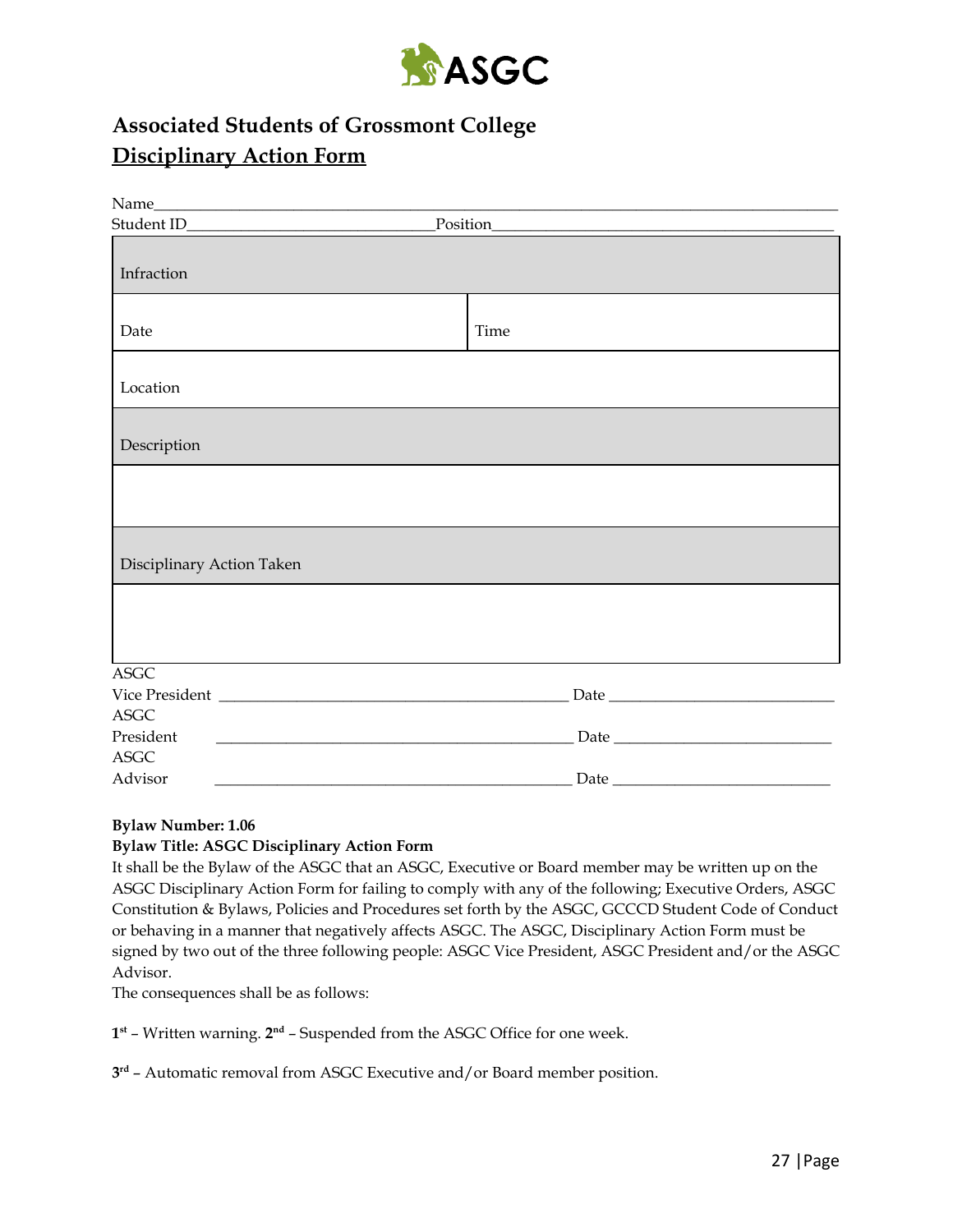

#### **GROSSMONT COLLEGE CAMPUS POSTING GUIDELINES**

Your compliance to the posting regulations is appreciated. Please make quality promotional material for the campus appearance.

#### $\_$  ,  $\_$  ,  $\_$  ,  $\_$  ,  $\_$  ,  $\_$  ,  $\_$  ,  $\_$  ,  $\_$  ,  $\_$  ,  $\_$  ,  $\_$  ,  $\_$  ,  $\_$  ,  $\_$  ,  $\_$  ,  $\_$  ,  $\_$  ,  $\_$  ,  $\_$  ,  $\_$  ,  $\_$  ,  $\_$  ,  $\_$  ,  $\_$  ,  $\_$  ,  $\_$  ,  $\_$  ,  $\_$  ,  $\_$  ,  $\_$  ,  $\_$  ,  $\_$  ,  $\_$  ,  $\_$  ,  $\_$  ,  $\_$  , **POSTING TERM DEFINITIONS**

A "flyer" is material with a size of 8½ x 11 or smaller. A "poster" is material larger than the size 8½ x 11, but not more than 3 feer by 5 feet.

#### $\_$  ,  $\_$  ,  $\_$  ,  $\_$  ,  $\_$  ,  $\_$  ,  $\_$  ,  $\_$  ,  $\_$  ,  $\_$  ,  $\_$  ,  $\_$  ,  $\_$  ,  $\_$  ,  $\_$  ,  $\_$  ,  $\_$  ,  $\_$  ,  $\_$  ,  $\_$  ,  $\_$  ,  $\_$  ,  $\_$  ,  $\_$  ,  $\_$  ,  $\_$  ,  $\_$  ,  $\_$  ,  $\_$  ,  $\_$  ,  $\_$  ,  $\_$  ,  $\_$  ,  $\_$  ,  $\_$  ,  $\_$  ,  $\_$  , **IMPORTANT NOTICE**

Students are required to conform to District and College rules and regulations. When posting materials the following Student Code of Conduct regulations will be enforced:

- Obstruction or disruption of instructional, counseling, administrative, public service or other authorized District or College functions or activities is not permitted.
- Willful failure to comply with directions of District or College officials, including faculty and staff acting in the performance of their duties, is not permitted.

Students in violation of the rules may receive administrative action including not being permitted to post materials on campus. Non-students in violation of the rules will not be permitted to post materials on campus.

#### $\_$  ,  $\_$  ,  $\_$  ,  $\_$  ,  $\_$  ,  $\_$  ,  $\_$  ,  $\_$  ,  $\_$  ,  $\_$  ,  $\_$  ,  $\_$  ,  $\_$  ,  $\_$  ,  $\_$  ,  $\_$  ,  $\_$  ,  $\_$  ,  $\_$  ,  $\_$  ,  $\_$  ,  $\_$  ,  $\_$  ,  $\_$  ,  $\_$  ,  $\_$  ,  $\_$  ,  $\_$  ,  $\_$  ,  $\_$  ,  $\_$  ,  $\_$  ,  $\_$  ,  $\_$  ,  $\_$  ,  $\_$  ,  $\_$  , **CAMPUS POSTING GUIDELINES**

- Promotional materials must be approved by the Dean of Student Affairs or his designee(s) prior to being posted.
- Staff and faculty may post unlimited flyers to the day of the event if the promotional material is associated with the college classes and department activities.
- Students may post up to 15 flyers to the day of the event if the promotional material is associated with the college classes and department activities.
- Non-students may post 10 flyers for up to 10 instructional days.
- Requestors are responsible for the removal of their expired materials on campus. Associated Students of Grossmont College. (ASGC) has a paper-recycling program and discarded materials can be placed in the "mixed paper" recycling bin located in the ASGC office.
- Materials are not allowed on vehicles parked on college property.
- Posting is also prohibited in the following areas:
	- Front and all sides of vending machines and pay telephones
	- Light posts
	- Trees and plants
	- Indoor and outdoor seating and table furniture
	- Walkway and staircase railing and surfaces
- Non-Grossmont College classes and college sports promotional materials required the approval of the Dean of Student Affairs, prior to posting.
- Employment related materials must be approved by the Career/Job Placement Center staff.
- Materials may be taped on brick surfaces only and must be taped with **blue painters tape only.** Materials may not be posted on painted surfaces, unpainted concrete surfaces, glass surfaces, benches and tables.
- Only small tacks or pushpins are allowed on bulletin boards and kiosks. STAPLES ARE NOT ALLOWED.
- **● Materials must contain information including name of individual or organization, email, website and phone number.**
- Staff and student leaders are assigned to remove outdated materials for recycling purposes and deliver to the ASGC office.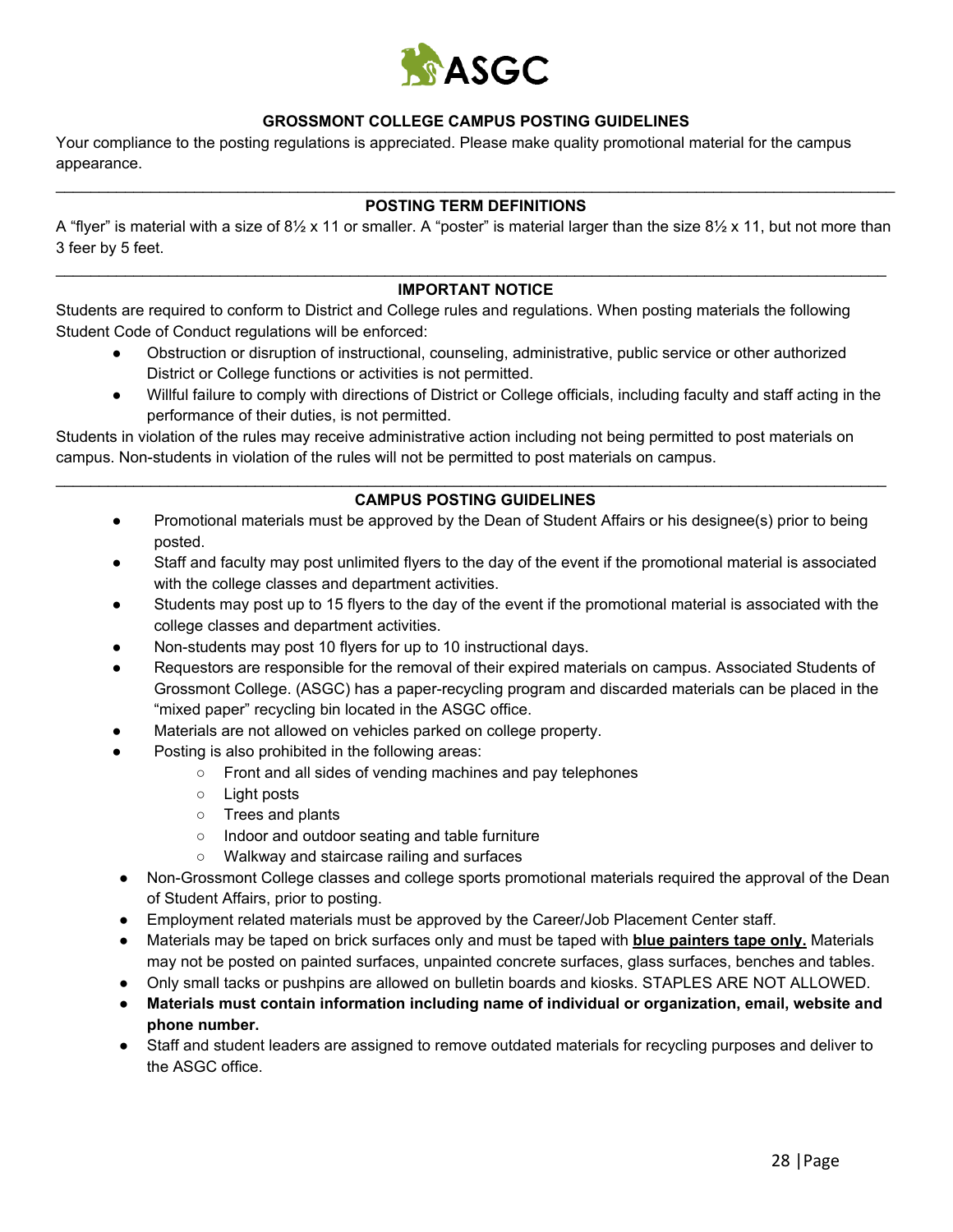

#### Content NOT permitted:

\*Lewd, indecent, or obscene expressions or language on material includes but is not limited to language or graphics designed to shock, incitement to violence, slurs or denigration, or any cultural group or individuals, sexually suggestive language or graphics.

\*One poster is allowed per side of building with a maximum of two sides per building with the following exceptions: GRIFFIN CENTER

No posters are allowed on the Griffin Center.

FACULTY AND DEPARTMENT BULLETIN BOARDS

Bulletin boards and enclosed display cases outside faculty offices, department offices and college and college program offices are for the exclusive use of the faculty, departments and programs. No permission is needed from the Student Affairs Office for materials posted in those areas. No other flyers or posters are permitted. Faculty and staff are encouraged to remove unauthorized materials from those bulletin boards and display cases.

 $\_$  ,  $\_$  ,  $\_$  ,  $\_$  ,  $\_$  ,  $\_$  ,  $\_$  ,  $\_$  ,  $\_$  ,  $\_$  ,  $\_$  ,  $\_$  ,  $\_$  ,  $\_$  ,  $\_$  ,  $\_$  ,  $\_$  ,  $\_$  ,  $\_$  ,  $\_$  ,  $\_$  ,  $\_$  ,  $\_$  ,  $\_$  ,  $\_$  ,  $\_$  ,  $\_$  ,  $\_$  ,  $\_$  ,  $\_$  ,  $\_$  ,  $\_$  ,  $\_$  ,  $\_$  ,  $\_$  ,  $\_$  ,  $\_$  ,

LEARNING AND TECHNOLOGY RESOURCE CENTER (LTRC)

No posting of materials on either side of the LTRC entrance areas including the interior areas.

For additional information please contact the Dean of Student Affairs 619-644-7600